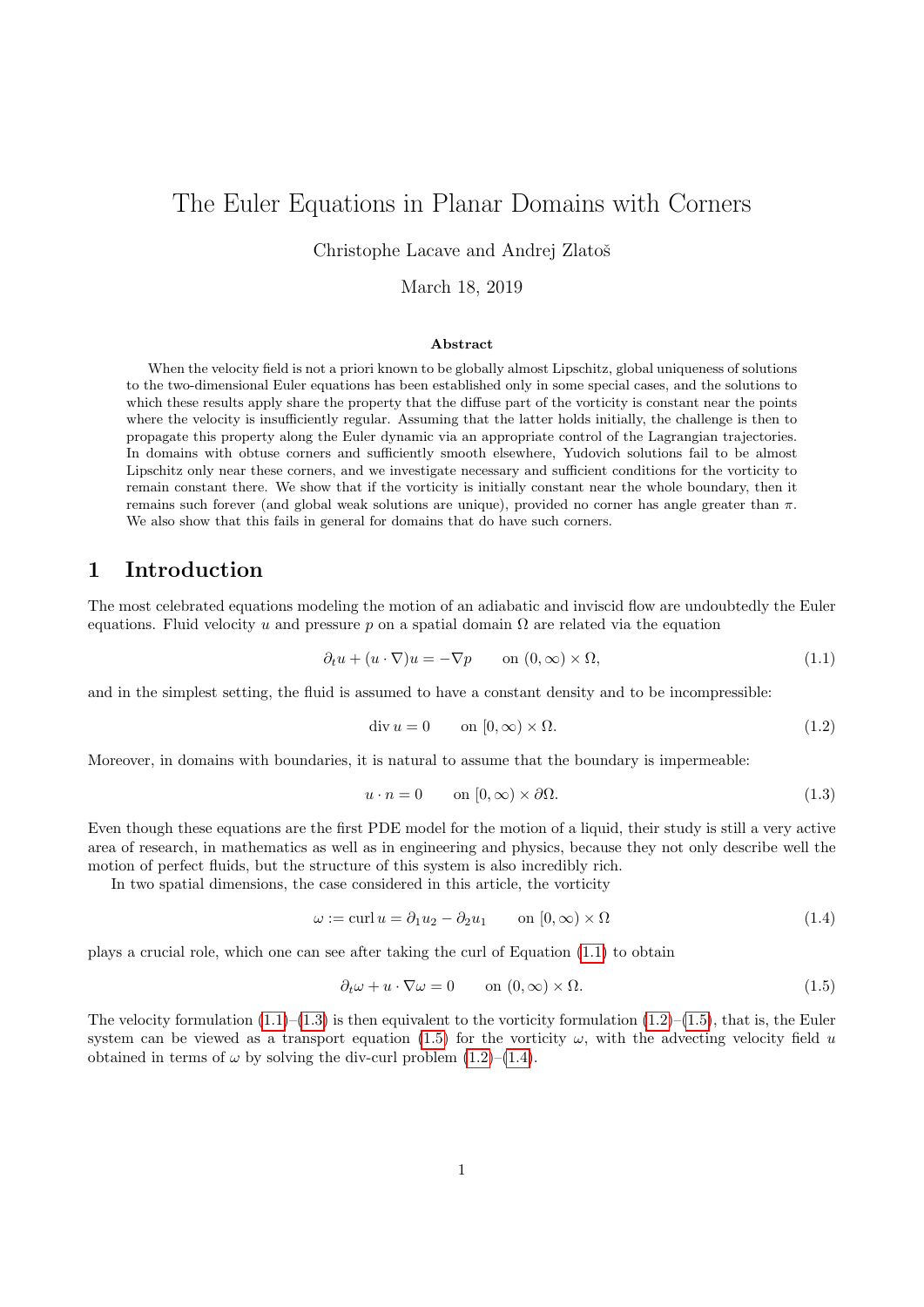### 1.1 Existing well-posedness results

Thanks to several conservation properties coming from the transport theory, well-posedness results for strong solutions to Euler equations in two dimensions were established long time ago: by Wolibner [\[34\]](#page-16-0) in bounded domains, by McGrath [\[28\]](#page-16-1) in the whole plane, and by Kikuchi [\[18\]](#page-15-0) in exterior domains. The vorticity formulation allows us to look for more general solutions in spaces defined in terms of the regularity of  $\omega_0 := \omega(0, \cdot)$ . The most celebrated result in this direction is the work of Yudovich [\[35\]](#page-16-2), in which he obtained existence and uniqueness of a global weak solution for  $\omega_0 \in L^1 \cap L^\infty(\Omega)$  (see also [\[4,](#page-14-0)[31\]](#page-16-3)). Disregarding the uniqueness issue, one can even obtain existence of a global weak solution for  $\omega_0 \in L^1 \cap L^p(\Omega)$  with  $p > 1$  [\[11\]](#page-15-1) and for  $\omega_0 \in H^{-1} \cap \mathcal{M}_+(\Omega)$  [\[8\]](#page-15-2).

Unfortunately, all the above works consider only smooth domains, with  $\partial\Omega$  being at least  $C^{1,1}$ . This restriction is not justified by the weak regularity of the studied solutions, and leaves aside many situations of practical interest. Mathematically, smoothness of  $\partial\Omega$  is used to deduce a priori estimates of  $\nabla u = \nabla \nabla^{\perp} \Delta^{-1} \omega$  in terms of  $\omega$  thanks to  $L^p$ -continuity of the Riesz transform for any  $p \in (1,\infty)$ . We mention that while Jerison and Kenig constructed an example of a simply-connected bounded domain  $\Omega$  of class  $C^1$  and a function  $f \in C^{\infty}(\Omega)$ such that  $D^2\Delta^{-1}f$  is not integrable [\[17\]](#page-15-3), this problem does not arise for Leray solutions of the Navier-Stokes equations on non-smooth domains because the estimate of  $\nabla u$  comes directly from the energy estimate (see, e.g.,  $[7]$ .

If the domain is convex, then the Riesz transform is continuous on  $L^2(\Omega)$ , and Taylor used this to obtain global existence of weak solutions for the 2D Euler equations [\[30\]](#page-16-4). More recently, Gérard-Varet and Lacave extended the existence theory to a large class of irregular domains [\[13,](#page-15-5) [14\]](#page-15-6), even allowing exotic geometries such as the Koch snowflake. Both articles consider  $\omega_0 \in L^1 \cap L^p(\Omega)$  or  $\omega_0 \in H^{-1} \cap \mathcal{M}_+(\Omega)$ , using only  $L^2$  estimates for the velocity.

To address the question of uniqueness, even in smooth domains, we typically need much more regularity for the velocity, namely almost Lipschitz. For instance, Yudovich used the Calderón-Zygmund inequality

$$
\|\nabla u\|_{L^p} \leqslant C p \|\omega\|_{L^p} \qquad \forall p \in [2, \infty)
$$

to perform a Gronwall type argument when  $\omega \in L^{\infty}([0,\infty); L^{1} \cap L^{\infty}(\Omega))$ . Alternatively, one can use the well-known log-Lipschitzness of the velocity associated to a vorticity in  $L^1 \cap L^\infty(\Omega)$ . That is,

$$
|u(x)-u(y)|\leqslant C(\|\omega\|_{L^1\cap L^\infty})|x-y|\max\{1,-\ln|x-y|\}\qquad\forall x,y\in\Omega,
$$

which then implies uniqueness for the Lagrangian formulation [\[26\]](#page-16-5). Below this level of velocity regularity, we are aware of only one example where we have uniqueness in smooth domains, the vortex-wave system when the diffuse part of the initial vorticity is constant near the point vortex. This system was introduced by Marchioro and Pulvirenti to describe the Euler solution when the total vorticity is composed of a regular part  $\omega \in L^1 \cap L^\infty(\Omega)$  and a concentrated part  $\gamma \delta_{z(t)}$ . After proving that the regular part  $\omega$  stays constant around the point vortex z [\[25\]](#page-16-6), which is the place where the velocity is not regular, it is possible to prove uniqueness [\[22\]](#page-15-7). We also note that uniqueness may not hold for unbounded vorticities, even in smooth domains, as is suggested by the papers [\[32,](#page-16-7) [33\]](#page-16-8) of Vishik, where non-uniqueness was demonstrated on  $\mathbb{R}^2$  with  $\omega(0, \cdot) \in L^p(\mathbb{R}^2)$  for some  $p > 2$  and in the presence of forcing that is (uniformly in time) in the same space.

When it comes to less regular domains, most existing uniqueness results require  $u \in \bigcap_{p\geqslant 2} W^{1,p}(\Omega)$ , while the example of Jerison and Kenig shows that this regularity cannot be reached for general  $C^1$  domains. Nevertheless, there is a large literature on elliptic regularity in domains with corners, that is, such that  $\partial\Omega$  is piecewise regular, with the singular points all being corners. In this case, very precise estimates on the solution to the Laplace problem are known (see, for instance, [\[6,](#page-15-8) [15,](#page-15-9) [20\]](#page-15-10)) and depend on the angles of the corners. In particular, we note that  $D^2\Delta^{-1}f\in\bigcap_{p\geqslant 2}W^{1,p}(\Omega)$  for any smooth function f if and only if all the corners are acute. However, the Calderón-Zygmund inequality had not been established in this case and it was not clear how to use the above results to obtain uniqueness.

Instead, other methods proved useful in recent years. Bardos, Di Plinio, and Temam proved uniqueness when  $\Omega$  is a square, using a reflexion argument [\[5\]](#page-15-11), which can also be extended to convex domains with angles of all corners being  $\frac{\pi}{2^k}$  for some integers k. General domains with acute corners and  $\partial\Omega \in C^{2,\alpha}$  (with  $\alpha > 0$ ) away from the corners were treated by the first author, Miot, and Wang in [\[23\]](#page-15-12), where precise estimates on the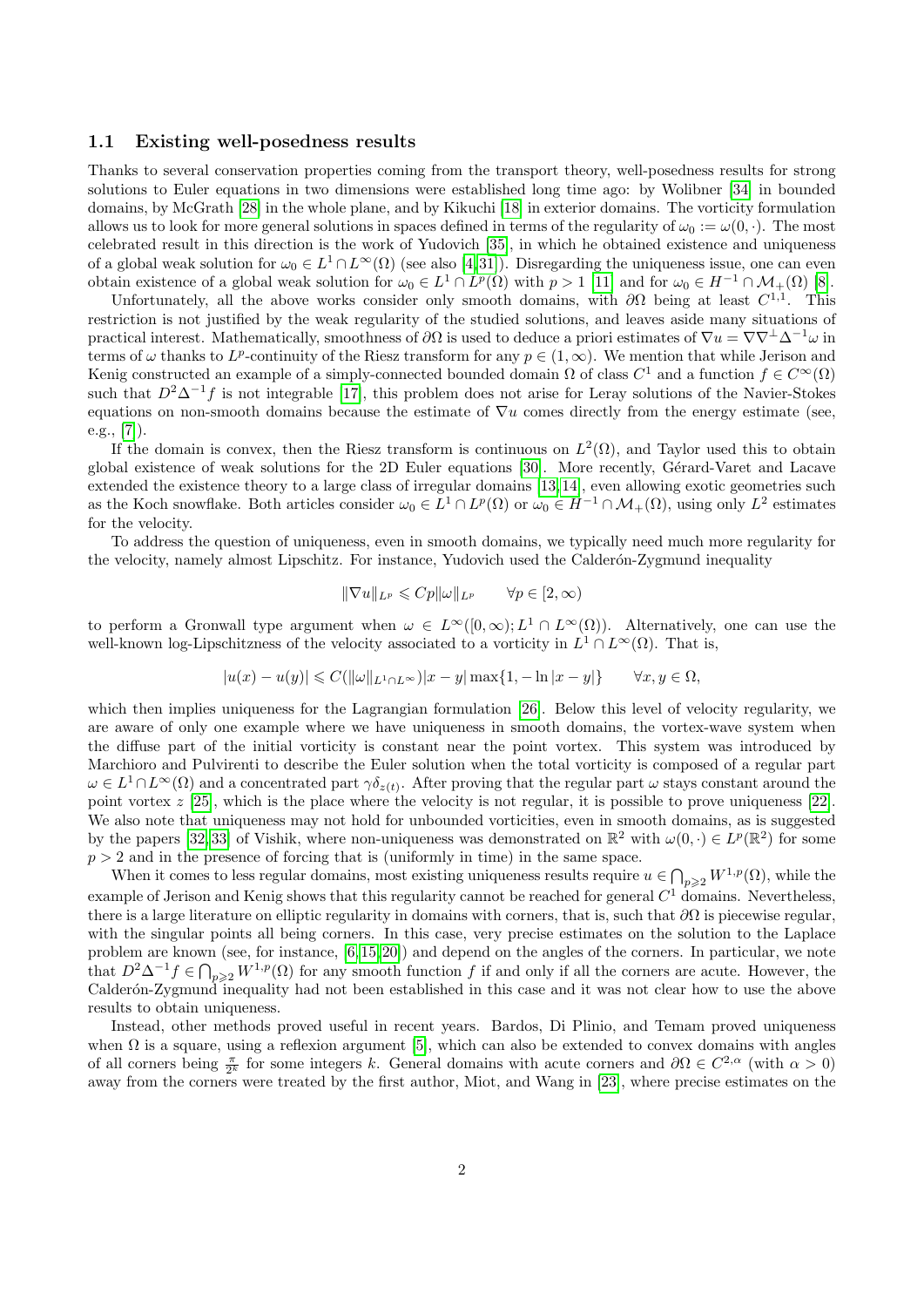relevant conformal mapping lead to a log-Lipschitz estimate on the push forward of u onto the unit disk, followed by a version of the uniqueness proof of Marchioro and Pulvirenti. Afterwards, Di Plinio and Temam proved uniqueness for general domains with acute corners and  $\partial\Omega \in C^{1,1}$  away from the corners [\[9\]](#page-15-13), via obtaining a Calderón-Zygmund inequality for such domains and then employing the argument of Yudovich.

If  $\Omega$  has a corner with an obtuse angle, then the velocity u is far from Lipschitz, and it is not even bounded if the angle is greater than  $\pi$ . So just as for the vortex-wave system, the question of global uniqueness appears to be a very challenging problem if the vorticity is not constant in the neighborhood of the singularities of the velocity (i.e., of the obtuse corners in this case). If, on the other hand,  $\omega_0$  is constant in these regions, the natural question becomes under what conditions this remains the case at later times. This was addressed by the first author in [\[21\]](#page-15-14), where he introduced a special Lyapunov function that allowed him to show that if  $\omega_0$  is constant near all of  $\partial\Omega$  (with  $\partial\Omega \in C^{1,1}$  and  $\Omega$  having no acute corners) and has a definite sign, then the same will be true for all times  $t > 0$ .

The main purpose of this article is to show that the sign condition on  $\omega$  as well as the requirement of no acute corners are superfluous when all corners have angles smaller than  $\pi$ , while the sign condition cannot be discarded in general when this is not the case.

### 1.2 Main results

We will assume here that  $\Omega$  is a bounded simply connected open subset of  $\mathbb{R}^2$ , with a boundary that is  $C^{1,\alpha}$ except at a finite number of corners.

<span id="page-2-1"></span>(H) Assume that  $\partial\Omega$  is a piecewise  $C^{1,\alpha}$  Jordan curve with  $\alpha > 0$ , that is, there is a bijection  $\gamma : \mathbb{T} \to \partial\Omega$ which is  $C^{1,\alpha}$  except at finitely many points  $\{s_k = \gamma^{-1}(x_k)\}_{k=1}^N$  and  $|\gamma'(s)| = 1$  for all  $s \notin \{s_1, \ldots, s_N\}$ . Also assume that  $\gamma$  parametrizes  $\partial\Omega$  in the counterclockwise direction (i.e., Ind<sub> $\gamma$ </sub>(z) ∈ {0, 1} for each z) and all the singularities of  $\partial\Omega$  are corners with positive angles. That is, for  $k = 1, ..., N$  we have

$$
\theta_k := \lim_{s \to 0_+} \text{Angle}(\gamma'(s_k + s), -\gamma'(s_k - s)) \in (0, 2\pi].
$$

Remark. The case  $\theta_k = 0$  corresponds to an exterior cusp, whereas  $\theta_k = 2\pi$  to an interior cusp. In the course of the proof, we will need to straighten the corner via the map  $z \mapsto z^{\pi/\theta_k}$ . As in other works (see, e.g., [\[29\]](#page-16-9)), we exclude the case  $\theta_k = 0$  in order to avoid complications arising from straightening exterior cusps (see, e.g., [\[27,](#page-16-10) Section 1]).

We will consider here velocity fields  $u$  in the Yudovich class, that is,

<span id="page-2-0"></span>
$$
u \in L^{\infty}([0,\infty);L^2(\Omega))
$$
 and  $\omega := \text{curl } u \in L^{\infty}([0,\infty) \times \Omega),$  (1.6)

that are weak solutions of the velocity or the vorticity formulation of the 2D Euler equations. Existence of such solutions is established in [\[13\]](#page-15-5), and we postpone their precise definitions to Section [3.2.](#page-7-0) Since the velocity is far from Lipschitz when corners with obtuse angles are present, a crucial step in the study of uniqueness is to estimate particle trajectories near  $\partial\Omega$ . As will be explained in Section [2.2](#page-6-0) below, local elliptic regularity shows that for any divergence-free vector field u verifying [\(1.6\)](#page-2-0) and for any  $x \in \Omega$ , there exists  $t(x) \in (0,\infty]$  and a unique curve  $X(\cdot, x) \in W^{1,\infty}([0,t(x)))$  with  $X(0,x) = x$  such that  $X(t,x) \in \Omega$  for each  $t \in [0,t(x))$ ,

<span id="page-2-2"></span>
$$
\frac{d}{dt}X(t,x) = u(t, X(t,x)) \qquad \text{for almost every } t \in [0, t(x)), \tag{1.7}
$$

as well as  $X(t(x), x) \in \partial\Omega$  if  $t(x) < \infty$ . Here  $t(x)$  is the maximal time of existence of the trajectory inside  $Ω$ . The first author showed in [\[21\]](#page-15-14) that  $t(x) = \infty$  for domains as above with  $α = 1$  and no acute corners (i.e.,  $\min_k \theta_k \geq \frac{\pi}{2}$  if either  $\omega(0, \cdot) \geq 0$  or  $\omega(0, \cdot) \leq 0$ . To get this result, he introduced a Lyapunov function based on the Green's function in order to obtain an algebraic cancelation of the singularities at the corners, and the sign condition was useful to show that this function essentially encodes the distance to the boundary (see Section [2.2](#page-6-0) for more details on his approach).

Our first main result shows that the sign condition can be dropped for domains whose corners have angles less than  $\pi$  (including acute ones).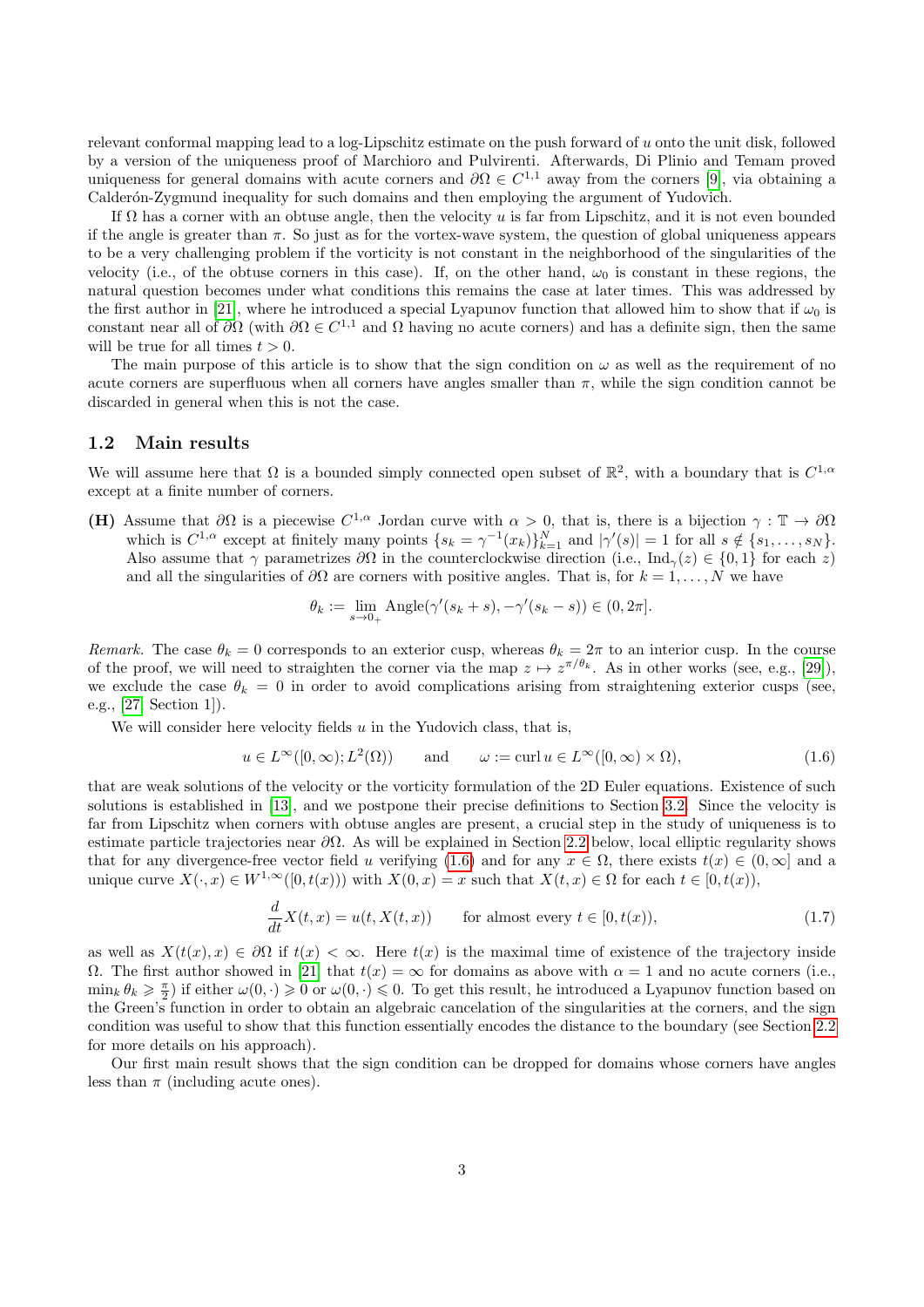<span id="page-3-2"></span>**Theorem 1.1.** Let  $\Omega$  satisfy [\(H\)](#page-2-1) with  $\max_k \theta_k < \pi$ , and let u be a global weak solution of the Euler equations on  $\Omega$  from the Yudovich class [\(1.6\)](#page-2-0).

(i) Then  $t(x) = \infty$  for each  $x \in \Omega$  and the corresponding trajectory  $X(\cdot, x)$  from [\(1.7\)](#page-2-2).

(ii) If  $\alpha = 1$ , then  $\omega(t, \cdot) = \omega(0, X^{-1}(t, \cdot))$  for all  $t > 0$  and [\(1.7\)](#page-2-2) holds for all  $(t, x) \in [0, \infty) \times \Omega$ , with the velocity u being continuous on  $[0, \infty) \times \Omega$ .

(iii) If  $\alpha = 1$  and there is  $a \in \mathbb{R}$  such that  $\omega(0, \cdot) - a$  is supported away from  $\partial\Omega$ , then the support of  $\omega(t, \cdot) - a$ never reaches  $\partial\Omega$ , and u is the unique global weak solution from the Yudovich class with the same  $\omega(0, \cdot)$ .

Remarks. 1. To obtain  $t(x) = \infty$  in (i), we introduce a simpler Lyapunov function than in [\[21\]](#page-15-14), and the condition  $\max_k \theta_k < \pi$  will be necessary to obtain a relevant Gronwall type estimate.

2. In fact, a more general version of (iii) holds, allowing supp  $\omega(0, \cdot) - a$  to meet  $\partial\Omega$ . Namely, Proposition [3.2](#page-9-0) below gives uniqueness until the first time t when the support of  $\omega(t, \cdot) - a$  reaches a point where  $\partial\Omega$  is not  $C^{2,\tilde{\alpha}}$ for some  $\tilde{\alpha} > 0$  (e.g., a corner of  $\Omega$ ). We conjecture that  $C^{2,\tilde{\alpha}}$  can be replaced by  $C^{1,1}$  here, that is, uniqueness holds as long as supp  $\omega(t, \cdot) - a$  vanishes near the corners. We also note that Proposition [3.2](#page-9-0) holds for solutions satisfying (ii) on more general domains  $\Omega$  than just those from  $(H)$ .

Our second main result shows that the sign condition in [\[21\]](#page-15-14) is necessary for general domains whose corners have angles greater than  $\pi$ . (Note that if  $\theta_k = \pi$  for some k, then  $\partial\Omega$  is  $C^{1,\alpha}$  at  $x_k$ , so  $x_k$  is not a corner.)

<span id="page-3-0"></span>**Theorem 1.2.** For any  $\theta \in (\pi, 2\pi]$ , there exists  $\Omega \subseteq \mathbb{R}^2$  satisfying [\(H\)](#page-2-1) with  $\partial\Omega$  being  $C^{\infty}$  except at one point, which is a corner with angle θ, such that the following holds. There are weak solutions in the Yudovich class [\(1.6\)](#page-2-0) to the Euler equations on  $\Omega$  such that  $\omega(0, \cdot)$  is compactly supported inside  $\Omega$  and there are infinitely many  $x \in \text{supp}(\omega(0, \cdot))$  such that the corresponding trajectory  $X(\cdot, x)$  reaches  $\partial\Omega$  (at the obtuse corner) in finite time.

Remark. Our examples here are in spirit related to examples of solutions to the 2D Euler equations on domains with interior cusps that loose continuity in finite time, by Kiselev and the second author [\[19\]](#page-15-15). We also provide in Section [4](#page-11-0) examples of solutions as in Theorem [1.2,](#page-3-0) but with the points x reaching  $\partial\Omega$  in finite time not belonging to the support of the vorticity at  $t = 0$ , such that the Euler equations have a unique weak solution on  $[0, \infty) \times \Omega$ . In this case uniqueness holds because the corresponding trajectories do not transport vorticity. Uniqueness of Yudovich solutions when the vorticity is not constant near the obtuse corner remains an open question.

The remainder of this article is divided into four parts. In Section [2](#page-3-1) we recall an explicit formula for  $u$  in terms of  $\omega$  (the Biot-Savart law), expressed in terms of the Green's function on the unit disc via the Riemann mapping. We then obtain necessary estimates on the derivatives of the Riemann mapping close to the corners. We also review the approach from [\[21\]](#page-15-14), based on a Lyapunov function. In Section [3,](#page-7-1) we prove Theorem [1.1,](#page-3-2) while Section [4](#page-11-0) is devoted to the construction of the examples from Theorem [1.2.](#page-3-0) A technical lemma, used in Section [3,](#page-7-1) is proved in Appendix [A.](#page-12-0)

Acknowledgements. CL was partially supported by the CNRS program Tellus, by the Agence Nationale de la Recherche, Project IFSMACS, grant ANR-15-CE40-0010 and Project SINGFLOWS, grant ANR-18-CE40- 0027-01. AZ acknowledges partial supported by NSF grant DMS-1652284.

## <span id="page-3-1"></span>2 Preliminaries

We start by recalling some basic results concerning the Biot-Savart law, which determines the velocity field  $u$ from its vorticity  $\omega$ . An explicit formula for this law, in terms of the relevant conformal mapping, will be the key to building an appropriate Lyapunov function that controls the distance between particle trajectories and the boundary  $\partial\Omega$ . We will then discuss the construction and properties of the trajectories, and recall the strategy of the proof of the main result of [\[21\]](#page-15-14).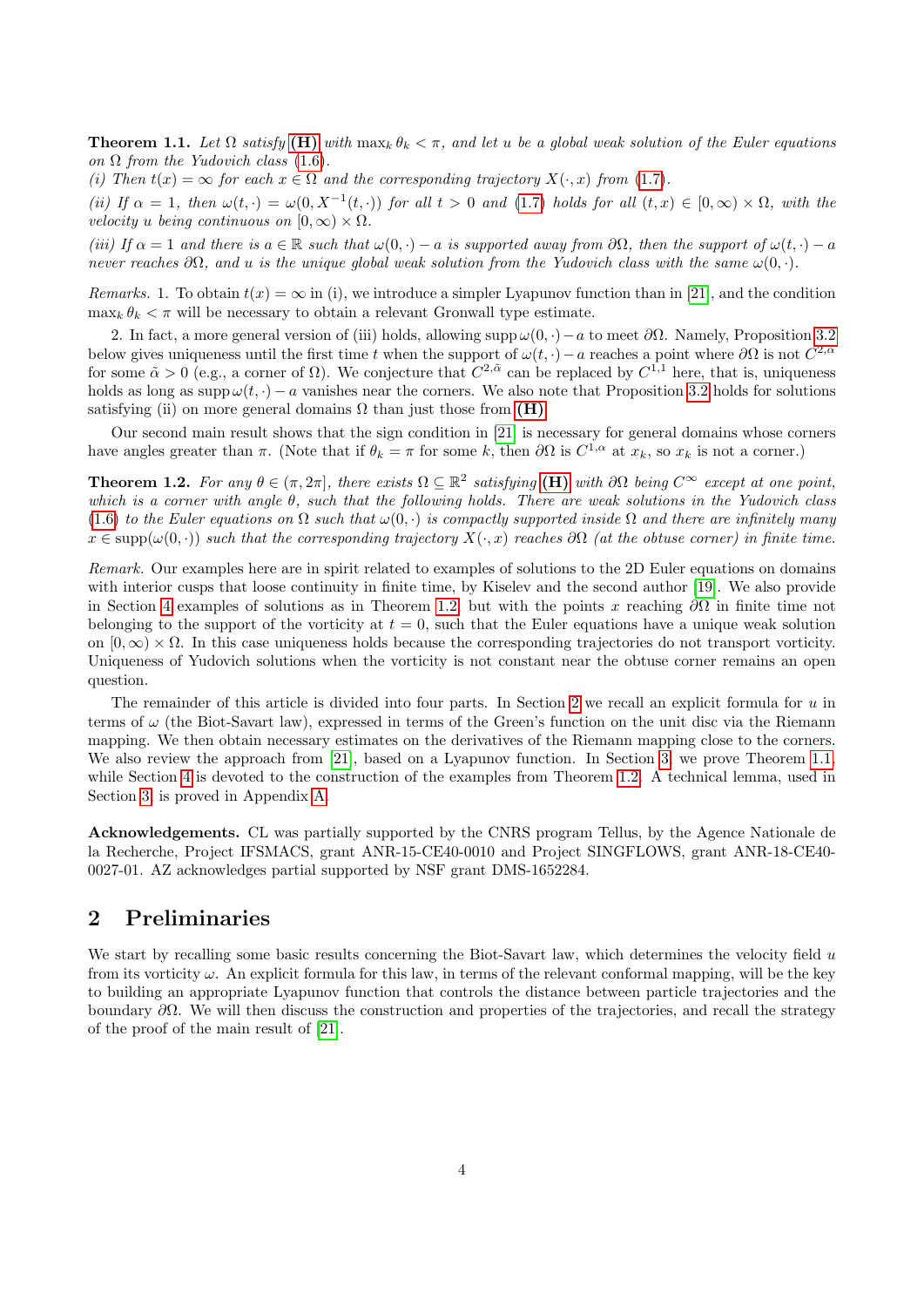### 2.1 Riemann mapping and the Biot-Savart law

To find the velocity field u in the 2D Euler equations from its vorticity  $\omega$ , one needs to solve the div-curl problem

$$
\operatorname{div} u = 0 \text{ in } \Omega, \qquad \operatorname{curl} u = \omega \text{ in } \Omega, \qquad u \cdot n = 0 \text{ on } \partial \Omega.
$$

When the domain  $\Omega$  is simply connected, for any  $\omega \in H^{-1}(\Omega)$  there exists a unique solution  $u \in L^2(\Omega)$  (in the sense of distributions; see [\[12,](#page-15-16) [13\]](#page-15-5) for the weak tangency condition in non-smooth domains). Moreover,  $u$  can be expressed via the stream function  $\psi := \Delta^{-1}\omega \in H_0^1(\Omega)$  (with  $\Delta$  the Dirichlet Laplacian on  $\Omega$ ) through the relation  $u = \nabla^{\perp} \psi = (-\partial_2 \psi, \partial_1 \psi).$ 

Identifying  $\mathbb{R}^2$  with  $\mathbb C$  by setting  $z = x_1 + ix_2$ , one can invert the Laplacian via a biholomorphism  $\mathcal T: \Omega \to D$ (which exists due to the Riemann mapping theorem), with D the unit disk. As  $\partial\Omega \in C^{0,1}$ , the Kellogg-Warschawski Theorem (see [\[29,](#page-16-9) Theorem 3.6]) implies that  $\mathcal T$  is continuous up to the boundary and maps  $\partial\Omega$ on ∂D. Using the form of the Green's function on D, we obtain the formula

$$
\psi(x) = \Delta^{-1}\omega(x) = \frac{1}{2\pi} \int_{\Omega} \ln \frac{|\mathcal{T}(x) - \mathcal{T}(y)|}{|\mathcal{T}(x) - \mathcal{T}(y)^*||\mathcal{T}(y)|} \omega(y) dy,
$$

where  $z^* := z|z|^{-2}$ . Therefore, the Biot-Savart law (for time-dependent functions) reads

<span id="page-4-0"></span>
$$
u(t,x) = K_{\Omega}[\omega(t,\cdot)](x) := \frac{1}{2\pi}D\mathcal{T}^T(x)\int_{\Omega} \left(\frac{\mathcal{T}(x) - \mathcal{T}(y)}{|\mathcal{T}(x) - \mathcal{T}(y)|^2} - \frac{\mathcal{T}(x) - \mathcal{T}(y)^*}{|\mathcal{T}(x) - \mathcal{T}(y)|^2}\right)^{\perp} \omega(t,y) dy.
$$
 (2.1)

Having this formula, it is natural to first analyze the regularity properties of  $\mathcal{T}$ .

<span id="page-4-1"></span>**Proposition 2.1.** Let  $\Omega$  satisfy (**H**) with  $\max_{k=1,\dots,N} \theta_k < \pi$ . Let  $\delta_0 := \frac{1}{6} \min_{i \neq j} \{|x_i - x_j|, |\mathcal{T}(x_i) - \mathcal{T}(x_j)|\}$ . There exists  $M \geq 1$ , depending only on  $\Omega$ , such that

• for all  $x \in \Omega \setminus \bigcup_{k=1}^N B(x_k, \delta_0)$  and  $y \in D \setminus \bigcup_{k=1}^N B(\mathcal{T}(x_k), \delta_0)$  we have  $M^{-1} \leqslant |D\mathcal{T}(x)| \leqslant M$  and  $M^{-1} \leqslant |D\mathcal{T}^{-1}(y)| \leqslant M;$ 

• for any  $k = 1, ..., N$  and all  $x \in \Omega \cap B(x_k, \delta_0)$  and  $y \in D \cap B(\mathcal{T}(x_k), \delta_0)$  we have

$$
M^{-1}|x - x_k|^{\pi/\theta_k - 1} \leq |D\mathcal{T}(x)| \leq M|x - x_k|^{\pi/\theta_k - 1},
$$
  
\n
$$
M^{-1}|y - \mathcal{T}(x_k)|^{\theta_k/\pi - 1} \leq |D\mathcal{T}^{-1}(y)| \leq M|y - \mathcal{T}(x_k)|^{\theta_k/\pi - 1},
$$
  
\n
$$
M^{-1}|x - x_k|^{\pi/\theta_k} \leq |\mathcal{T}(x) - \mathcal{T}(x_k)| \leq M|x - x_k|^{\pi/\theta_k}.
$$

This proposition is very similar to [\[23,](#page-15-12) Prop. 2.1], except that there  $\partial\Omega$  needed to be piecewise  $C^{2,\alpha}$  to guarantee certain properties of  $D^2\mathcal{T}$ . We provide the proof of our version for the convenience of the reader.

*Proof.* We identify  $\mathbb{R}^2$  and  $\mathbb C$  and we write here  $\mathcal T'$  (i.e., derivative of  $\mathcal T: \mathbb C \to \mathbb C$ ) instead of  $D\mathcal T$ . Consider now the corner at  $x_1$ . The idea is to straighten it via the map  $\varphi_1(z) := (z - x_1)^{\pi/\theta_1}$ . Since  $\varphi_1$  need not be injective on  $\Omega$ , let  $\delta_1 \in (0, \frac{1}{2}\delta_0]$  be such that  $\varphi_1$  is injective on  $\Omega \cap B(x_1, 2\delta_1)$ . We next let  $D_1 \subseteq D$  be a  $C^{\infty}$  Jordan domain such that

$$
\Omega \cap B(x_1, \delta_1) \subset \mathcal{T}^{-1}(D_1) \subset \Omega \cap B(x_1, 2\delta_1)
$$

and  $g_1 : D_1 \to D$  be a Riemann mapping. From elliptic estimates on  $\mathcal T$  in  $B(x_1, 2\delta_1) \setminus B(x_1, \delta_1)$ , we conclude that the boundary of  $\Omega_1 := \mathcal{T}^{-1}(D_1)$  is  $C^{1,\alpha}$  except at  $x_1$ , whereas  $\widetilde{\Omega}_1 := \varphi_1(\Omega_1)$  is  $C^{1,\alpha}$  (for more details about localization and straightening, we refer to the proof of [\[29,](#page-16-9) Theorem 3.9]). Then,  $f_1 := \varphi_1 \circ \mathcal{T}^{-1} \circ g_1^{-1}$  is a Riemann mapping from D to  $\tilde{\Omega}_1$ . The Kellogg-Warschawski Theorem (see [\[29,](#page-16-9) Theorem 3.6]) now shows that  $f_1 \in C^1(\overline{D})$ . Moreover, there exists  $C_1 > 0$  such that

$$
C_1^{-1} \leqslant |f_1'(\zeta)| \leqslant C_1 \qquad \forall \zeta \in \overline{D}
$$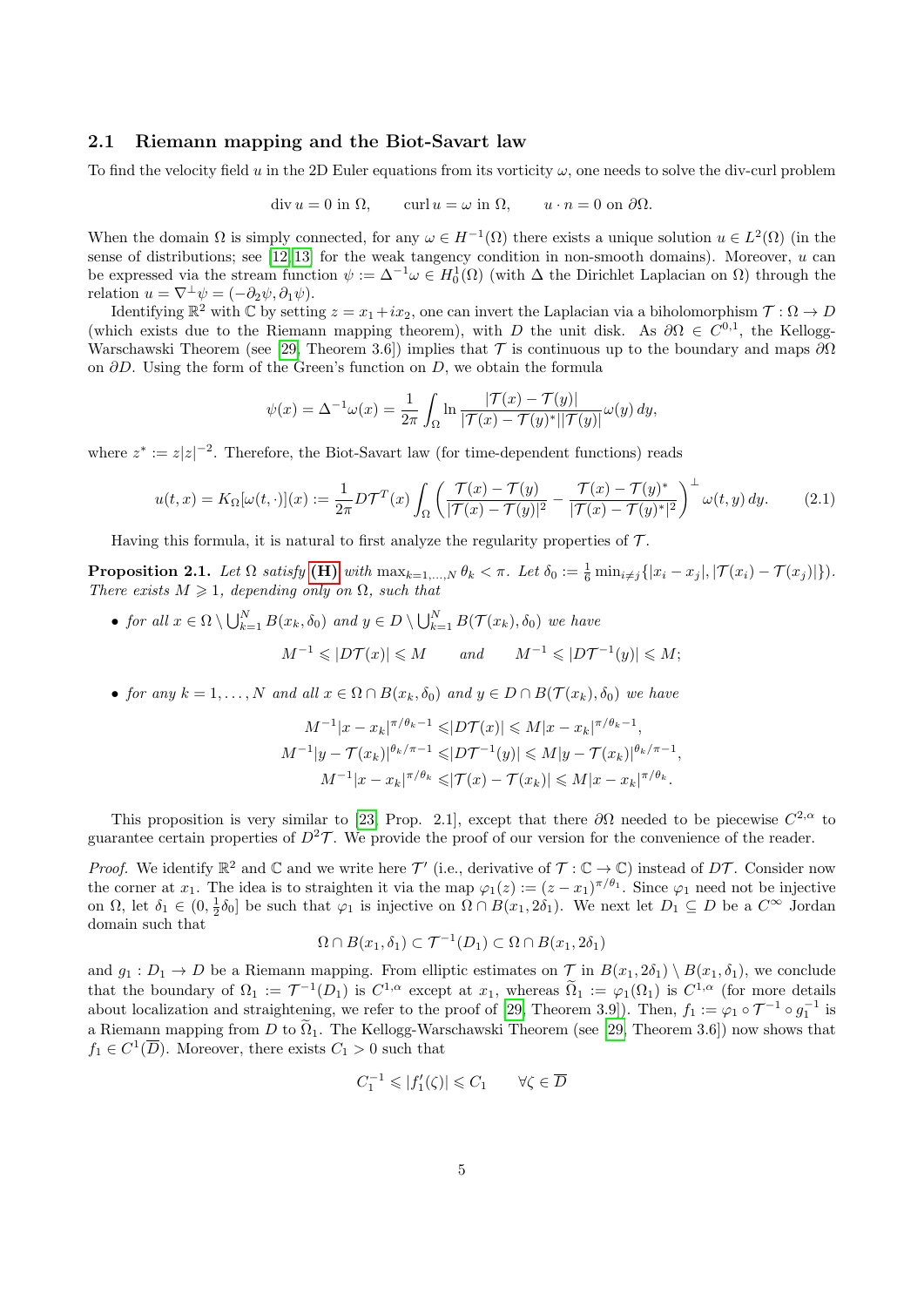(see [\[29,](#page-16-9) Theorem 3.5]). Similarly, we get the same properties for  $g_1^{-1}$ , so  $\tilde{f}_1 := f_1 \circ g_1 \in C^1(D_1)$  and

$$
\tilde{C}_1^{-1}\leqslant |\tilde{f}_1'(\zeta)|\leqslant \tilde{C}_1 \qquad \forall \zeta\in \overline{D_1}
$$

for some  $\tilde{C}_1 > 0$ . The definition of  $\tilde{f}_1$  immediately gives

<span id="page-5-0"></span>
$$
\frac{\theta_1}{\pi \tilde{C}_1} |\mathcal{T}^{-1}(y) - x_1|^{-\pi/\theta_1 + 1} \le |(\mathcal{T}^{-1})'(y)| \le \frac{\theta_1 \tilde{C}_1}{\pi} |\mathcal{T}^{-1}(y) - x_1|^{-\pi/\theta_1 + 1} \qquad \forall y \in D_1
$$
\n(2.2)

and

<span id="page-5-1"></span>
$$
\frac{\pi}{\theta_1 \tilde{C}_1} |x - x_1|^{\pi/\theta_1 - 1} \leqslant |\mathcal{T}'(x)| \leqslant \frac{\pi \tilde{C}_1}{\theta_1} |x - x_1|^{\pi/\theta_1 - 1} \qquad \forall x \in \Omega_1.
$$
\n
$$
(2.3)
$$

By connectedness of  $\Omega_1$ , we know that for any  $x \in \Omega_1$ , there exists a smooth path  $\gamma$  in  $\Omega_1$  joining  $x_1$  and  $x$ , and we have

$$
|\mathcal{T}(x) - \mathcal{T}(x_1)| = \Big| \int_0^1 \mathcal{T}'(\gamma(t))\gamma'(t)dt \Big| \leq \sup_{t \in (0,1)} |\mathcal{T}'(\gamma(t))| \ell(\gamma) \leq \frac{\pi \tilde{C}_1}{\theta_1} \ell(\gamma)^{\pi/\theta_1},
$$

where we have used that  $|\gamma(t) - x_1| \leq \ell(\gamma)$  and that  $\frac{\pi}{\theta_1} - 1 > 0$ . We now claim that  $\Omega_1$  is *a-quasiconvex* for some  $a \geq 1$ , that is, for any  $x, y \in \Omega_1$  there exists a rectifiable path  $\gamma$  joining  $x, y$  and satisfying  $\ell(\gamma) \leq a|x-y|$ . This follows from [\(H\)](#page-2-1) because  $\partial\Omega_1$  is a piecewise  $C^1$  Jordan curve with no interior cusp and hence a quasidisc (see, e.g., [\[16\]](#page-15-17)), and Ahlfors shows in [\[2\]](#page-14-1) that in two dimensions we have

 $\partial\Omega_1$  is a quasidisk  $\Longleftrightarrow \Omega_1$  is quasiconvex.

It follows that there is  $C_2>0$  such that

$$
|\mathcal{T}(x) - \mathcal{T}(x_1)| \leq C_2 |x - x_1|^{\pi/\theta_1} \qquad \forall x \in \Omega_1,
$$

so

$$
|y - \mathcal{T}(x_1)|^{\theta_1/\pi} \leq C_2^{\theta_1/\pi} |\mathcal{T}^{-1}(y) - x_1| \qquad \forall y \in D_1.
$$

If we also choose  $\overline{D_1}$  convex (which can be done if we pick  $\delta_1$  small enough), we also obtain

$$
|\mathcal{T}^{-1}(y) - x_1| = |\tilde{f}_1(y) - \tilde{f}_1(\mathcal{T}(x_1))|^{\theta_1/\pi} \leq \tilde{C}_1^{\theta_1/\pi} |y - \mathcal{T}(x_1)|^{\theta_1/\pi} \qquad \forall y \in D_1,
$$

which also implies

$$
|x - x_1|^{\pi/\theta_1} \leq \tilde{C}_1 |\mathcal{T}(x) - \mathcal{T}(x_1)| \qquad \forall x \in \Omega_1.
$$

These inequalities, together with [\(2.2\)](#page-5-0) and [\(2.3\)](#page-5-1) yield the claims in the second bullet point for  $k = 1$ , and similarly for any  $k = 2, \ldots, N$ . The claims in the first bullet point are obtained similarly, by considering a smooth domain  $D_0 \subseteq D$  such that

$$
\Omega \setminus \bigcup_{k=1}^N B(x_k, \delta_k) \subset \mathcal{T}^{-1}(D_0) \subset \Omega \setminus \bigcup_{k=1}^N B(x_k, \delta_k/2),
$$

and using  $\varphi_0(z) := z$ .

<span id="page-5-2"></span>Putting together the above estimates on  $\mathcal{T}'$  and  $\mathcal{T}$ , we obtain  $C \geq 1$  such that for  $k = 1, ..., N$  we have

$$
|D\mathcal{T}(\mathcal{T}^{-1}(y))| \leq C \qquad \forall y \in D,
$$
  

$$
|D\mathcal{T}(\mathcal{T}^{-1}(y))| \leq C|y - \mathcal{T}(x_k)|^{1 - \frac{\theta_k}{\pi}} \qquad \forall y \in D \cap B(\mathcal{T}(x_k), \delta_0)
$$
 (2.4)

when  $\Omega$  satisfies (**H**) and  $\max_{k=1,\ldots,N} \theta_k < \pi$ .

 $\Box$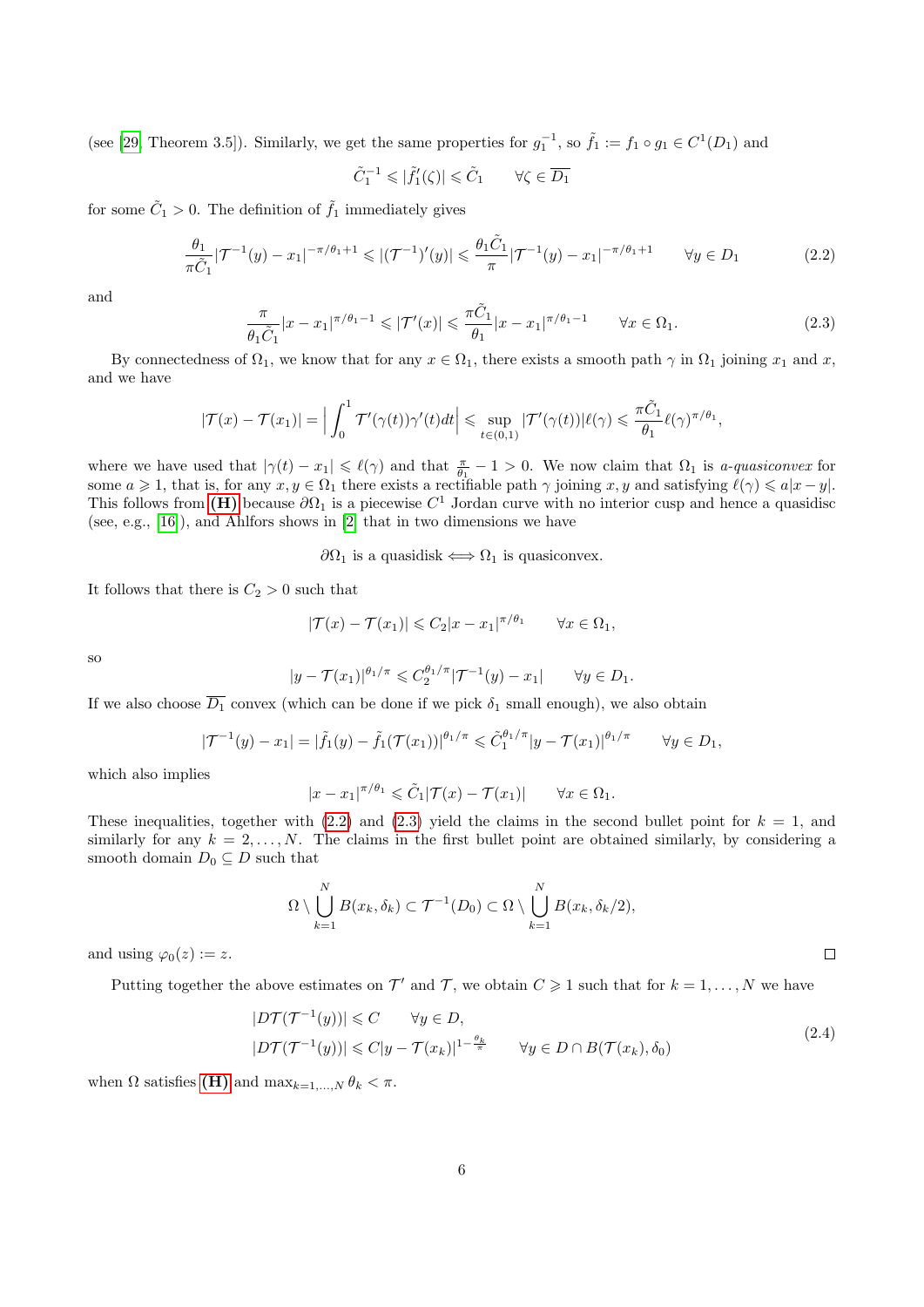### <span id="page-6-0"></span>2.2 Particle trajectories and the approach of [\[21\]](#page-15-14)

Existence of global weak solutions to the 2D Euler equations in very general bounded domains (see Section [3.2](#page-7-0) for the precise definition) was established in [\[13\]](#page-15-5) in the Yudovich class [\(1.6\)](#page-2-0). With this level of regularity, local elliptic estimates allow us to define the Lagrangian flow up to the time of collision with the boundary. Indeed, following [\[26,](#page-16-5) Chap. 2] we infer from  $\omega \in L^{\infty}([0,\infty) \times \Omega)$  that u is locally log-Lipschitz, and a classical extension of the Cauchy-Lipshitz theorem shows that for any  $x \in \Omega$ , there exists  $t(x) > 0$  and a unique curve  $X(\cdot, x) \in W^{1,\infty}([0,t(x)))$  such that  $X(t, x) \in \Omega$  for each  $t \in [0,t(x)),$ 

$$
X(t,x) = x + \int_0^t u(s, X(s,x)) ds \quad \forall t \in [0, t(x)),
$$

as well as  $X(t(x), x) \in \partial\Omega$  if  $t(x) < \infty$ . As u is uniformly (in time) log-Lipshitz on any compact subset of  $\Omega$ , we obtain

$$
\frac{d}{dt}X(t,x) = u(t, X(t,x)) \quad \text{for a.e. } t \in [0, t(x)).
$$

If u is not globally log-Lipshitz in  $\Omega$  or does not belong to  $\bigcap_{p\geqslant 2}W^{1,p}(\Omega)$ , uniqueness of solutions is not known in general. However, it should hold if the vorticity is constant in the neighborhood of the set of points where the velocity is singular, which in our case are the obtuse corners (and possibly other points on the boundary with insufficient regularity). Here we will look for assumptions guaranteeing that the trajectories  $X(\cdot, x)$  transporting  $ω$  that start inside Ω never reach  $\partial\Omega$ , which means, in particular, that if initially the vorticity is constant in a neighborhood of  $\partial\Omega$ , then it will remain such for all  $t > 0$ .

In order to illuminate our approach, we now recall the strategy of the proof of the main result from [\[21\]](#page-15-14). Roughly speaking, the latter was inspired by the Lyapunov method developed by Marchioro [\[24\]](#page-16-11), but the Lyapunov function

$$
L(t) := -\ln|L_1(t, X(t, x))| \quad \text{with} \quad L_1(t, z) := \frac{1}{2\pi} \int_{\Omega} \ln \frac{|\mathcal{T}(z) - \mathcal{T}(y)|}{|\mathcal{T}(z) - \mathcal{T}(y)^*| |\mathcal{T}(y)|} \omega(t, y) dy
$$

is more complicated in [\[21\]](#page-15-14) because the singularity is weaker than in the case of a point vortex. As  $L_1(t, \cdot)$  =  $\Delta_z^{-1}\omega(t,\cdot)$  (with the Dirichlet Laplacian), one can majorize  $L_1$  by the distance to  $\partial\Omega$ . Hence one only needs to prove that L stays finite in order to conclude that  $t(x) = \infty$ . We have

$$
L'(t) = -\frac{\frac{d}{dt}X(t,x) \cdot \nabla_z L_1(t,X(t,x)) + \partial_t L_1(t,X(t,x))}{L_1(t,X(t,x))} = -\frac{\partial_t L_1(t,X(t,x))}{L_1(t,X(t,x))},
$$

where the (most singular) first term vanishes due to  $u(t, z) = \nabla_z^{\perp} L_1(t, z)$  (this motivated the choice of L in [\[21,](#page-15-14) [24\]](#page-16-11)). To conclude, one needs to estimate  $\partial_t L_1(t, z)$  by  $L_1(t, z)$ , particularly where  $L_1(t, z) = 0$ . When  $ω$  has a definite sign,  $L_1$  only vanishes on  $\partial\Omega$ , and a technical lemma is used in [\[21\]](#page-15-14) to prove that  $\partial_t L_1$  also vanishes on  $\partial\Omega$  and to control the relevant rate by  $L_1$ . The sign condition is needed for this choice of Lyapunov function L, as otherwise  $L_1$  can vanish inside  $\Omega$ . The main motivation for this Lyapunov function was to treat large angles like the interior cusp, and it turned out that the arguments worked as long as all  $\theta_k \in (\frac{\pi}{2}, 2\pi]$ . For a more detailed discussion of the Lyapunov method in other contexts (such as the vortex-wave system in  $\mathbb{R}^2$  or Euler equations with fixed point vortices in  $\mathbb{R}^2$ ), we refer to [\[21,](#page-15-14) Sect. 7.5].

In contrast to [\[21\]](#page-15-14), we use here a much simpler Lyapunov function to obtain Theorem [1.1,](#page-3-2) which allows us to discard the sign condition on  $\omega$  when all corners of  $\Omega$  have angles smaller than  $\pi$ . Conversely, in the proof of our Theorem [1.2](#page-3-0) we show that the sign condition is in fact necessary to prevent particle trajectories reaching  $\partial Ω$  in finite time for general domains with corners whose angles are greater than π.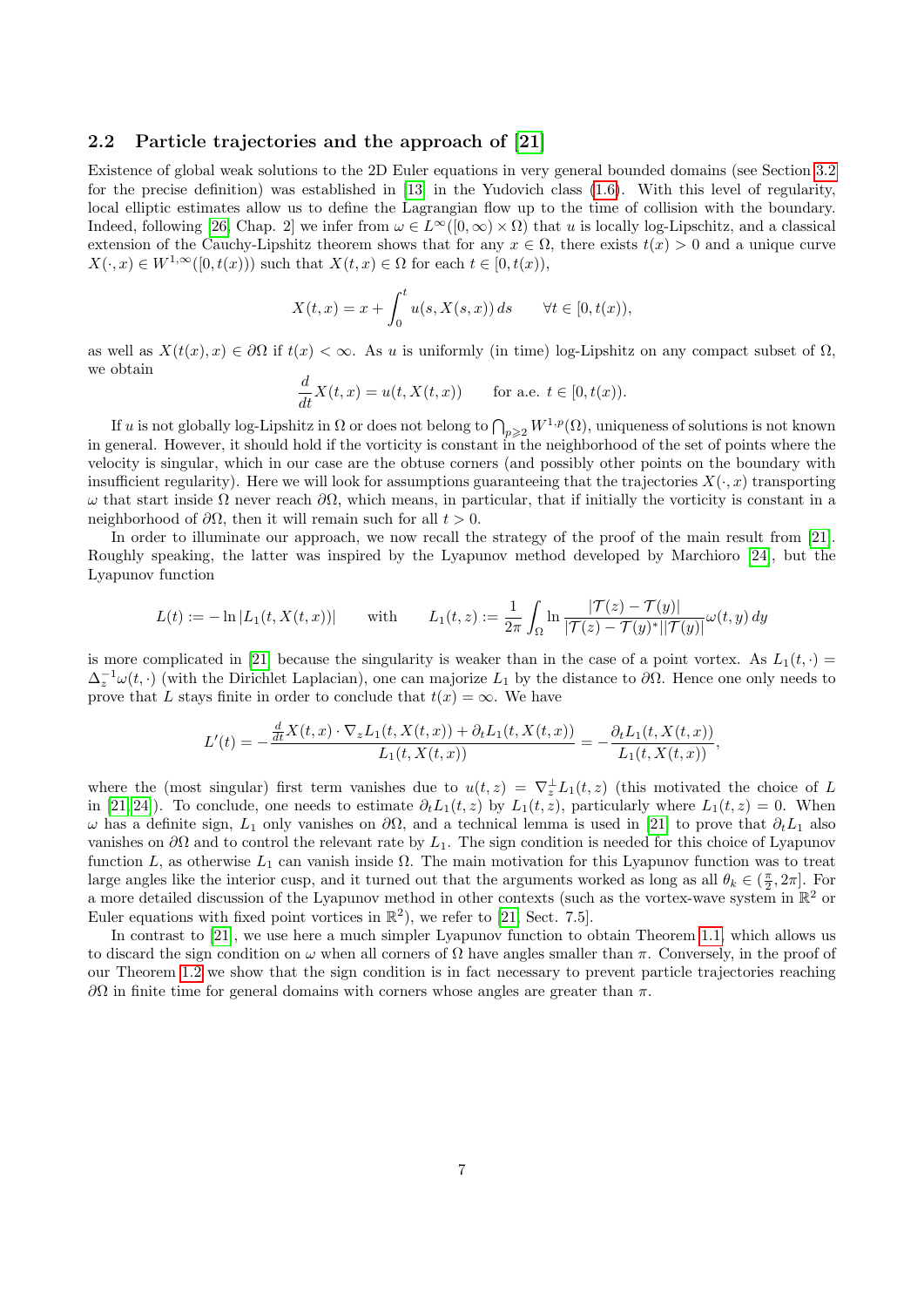### <span id="page-7-1"></span>3 Control of trajectories for domains with convex corners

### 3.1 The Lyapunov function and the proof of Theorem [1.1\(](#page-3-2)i)

Let us consider a global weak solution  $(u, \omega)$  of the Euler equations, a point  $x \in \Omega$  and the trajectory  $X(\cdot, x)$ starting at x. As T maps  $\Omega$  to D and  $\partial\Omega$  to  $\partial D$ , it is clear that for any  $t < t(x)$ 

$$
L(t) := 1 - \ln (1 - |\mathcal{T}(X(t, x))|) \in [1, \infty).
$$

If  $t(x) < \infty$ , then we must have  $\lim_{t \to t(x)} L(t) = \infty$ . That is, to prove that the trajectory does not reach the boundary in finite time, we need to show that L stays bounded on bounded intervals. We have

$$
L'(t) = \frac{\mathcal{T}(X(t,x)) \cdot \left(D\mathcal{T}(X(t,x))\frac{d}{dt}X(t,x)\right)}{|\mathcal{T}(X(t,x))|(1 - |\mathcal{T}(X(t,x))|)}
$$

whenever  $|\mathcal{T}(X(t,x))| \in (0,1)$ . As T is holomorphic, DT is of the form  $\begin{pmatrix} a & b \\ -b & a \end{pmatrix}$  and we have  $DTDT^T =$  $(\det DT)I_2$ . Using the Biot-Savart formula [\(2.1\)](#page-4-0) to evaluate  $\frac{d}{dt}X(t,x)$  now yields

$$
L'(t) = \frac{\det DT(X(t,x))}{2\pi |T(X(t,x))|(1 - |T(X(t,x))|)} \int_{\Omega} \left( \frac{-\mathcal{T}(X(t,x)) \cdot \mathcal{T}(y)^{\perp}}{|T(X(t,x)) - \mathcal{T}(y)|^2} + \frac{\mathcal{T}(X(t,x)) \cdot \mathcal{T}(y)^{\perp}}{|T(X(t,x)) - \mathcal{T}(y)^{\perp}|^2} \right) \omega(t,y) dy
$$
  
= 
$$
\frac{\det DT(X(t,x))(1 + |T(X(t,x))|)}{2\pi |T(X(t,x))|} \int_{\Omega} \frac{|T(y)|^2 (|T(y)|^2 - 1) \mathcal{T}(X(t,x)) \cdot \mathcal{T}(y)^{\perp}}{|T(X(t,x)) - \mathcal{T}(y)|^2 |T(y)|^2 \mathcal{T}(X(t,x)) - \mathcal{T}(y)|^2} \omega(t,y) dy,
$$

where we have used  $z^* = z|z|^{-2}$ . This implies that

$$
L'(t) \leqslant \frac{2\|\omega\|_{L^\infty}\det D\mathcal{T}(X(t,x))}{\pi|\mathcal{T}(X(t,x))|} \int_{\Omega} \frac{(1-|\mathcal{T}(y)|)|\mathcal{T}(X(t,x))\cdot \mathcal{T}(y)^{\perp}|}{|\mathcal{T}(X(t,x))-\mathcal{T}(y)|^2||\mathcal{T}(y)|^2\mathcal{T}(X(t,x))-\mathcal{T}(y)|^2} dy.
$$

Theorem [1.1\(](#page-3-2)i) now follows from the following technical lemma.

<span id="page-7-3"></span>**Lemma 3.1.** Let  $\Omega \subseteq \mathbb{R}^2$  be a bounded open domain satisfying  $(H)$ , with  $\max_k \theta_k < \pi$ . Then there is  $C_{\Omega} > 0$ such that

<span id="page-7-4"></span>
$$
\det DT(\mathcal{T}^{-1}(\xi)) \int_D \frac{(1-|z|)|\xi \cdot z^\perp|}{|\xi - z|^2| |z|^2 \xi - z|^2} \det D\mathcal{T}^{-1}(z) \, dz \leq C_\Omega \left| \ln(1 - |\xi|) \right| \tag{3.1}
$$

for all  $\xi \in D \setminus B(0, \frac{1}{2})$ .

The proof is postponed to Appendix [A.](#page-12-0) The lemma and the change of variables  $z = \mathcal{T}(y)$  show that

$$
L'(t) \leqslant C \|\omega\|_{L^\infty} \left|\ln(1-|\mathcal{T}(X(t,x))|)\right| \leqslant C \|\omega\|_{L^\infty} L(t)
$$

when  $L(t) \geq 2$  (because then  $|\mathcal{T}(X(t,x))| > \frac{1}{2}$ ), with C depending on D. This and  $L(t) \geq 1$  now imply  $L(t) \leq (1 + L(0))e^{C||\omega||_{L^{\infty}}} t \leq 2L(0)e^{C||\omega||_{L^{\infty}}} t$ , so

$$
|\mathcal{T}(X(t,x))| \leq 1 - \exp(-2L(0)e^{C||\omega||_{L^{\infty}}t}).
$$

Hence the trajectory  $X(\cdot, x)$  cannot reach  $\partial\Omega$  in finite time, and Theorem [1.1\(](#page-3-2)i) is proved.

### <span id="page-7-0"></span>3.2 Renormalized solutions and the proofs of Theorem [1.1\(](#page-3-2)ii,iii)

The goal of this section is to show how Theorem [1.1\(](#page-3-2)i) implies Theorem [1.1\(](#page-3-2)ii,iii).

Consider an initial vector field  $u_0 \in L^2(\Omega)$  such that curl  $u_0 \in L^{\infty}(\Omega)$  and  $u_0$  verifies the divergence free and impermeability conditions in the weak sense, which in bounded domains means

<span id="page-7-2"></span>
$$
\int_{\Omega} u_0 \cdot h \, dx = 0 \qquad \forall h \in G(\Omega) := \{ \nabla p \; : \; p \in H^1(\Omega) \}. \tag{3.2}
$$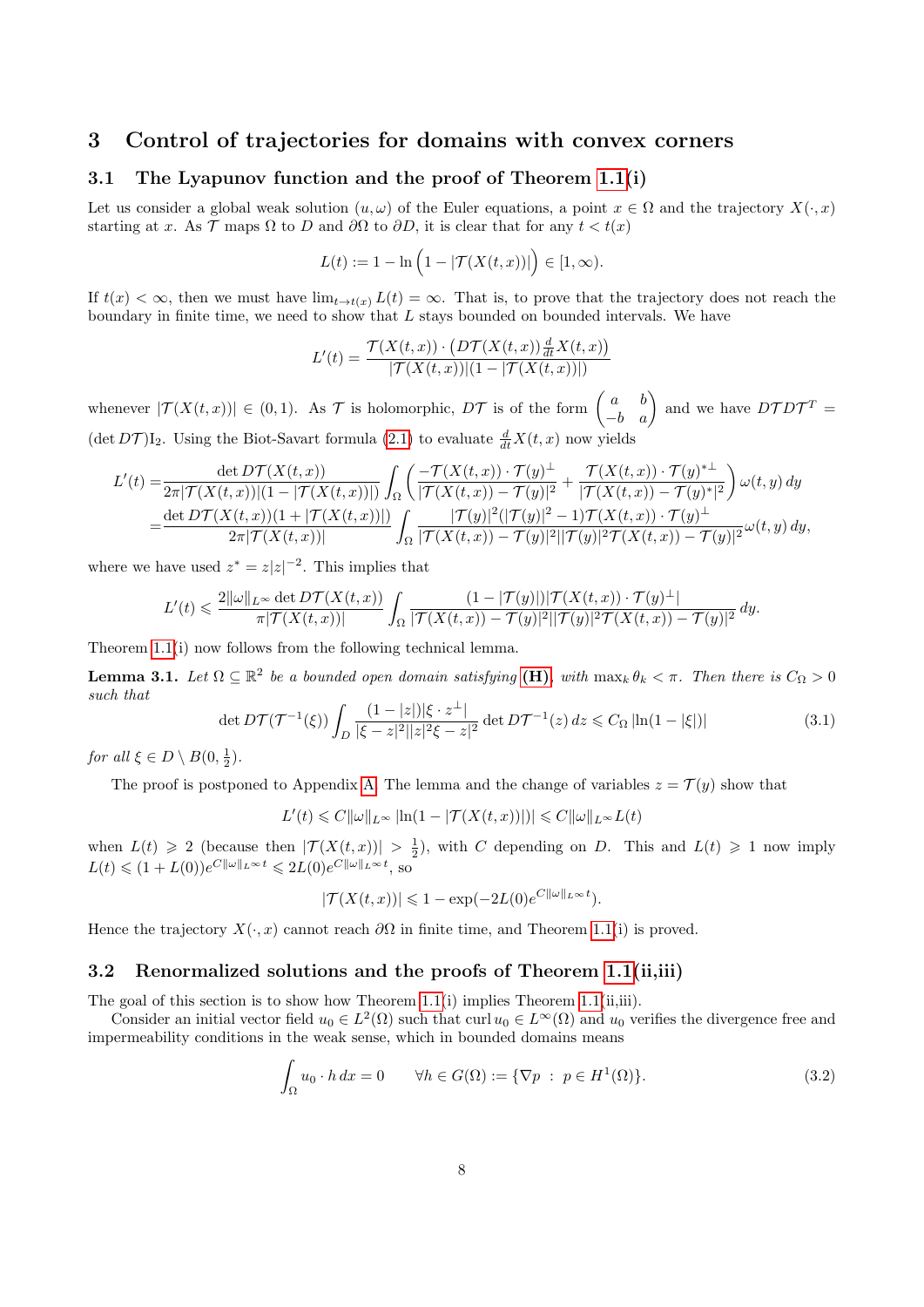Similarly, we can instead consider an initial function  $\omega_0 \in L^{\infty}(\Omega)$ , and then there exists a unique  $u_0 \in L^2(\Omega)$ with curl  $u_0 = \omega_0$  that verifies [\(3.2\)](#page-7-2).

We say that u belonging to the Yudovich class  $(1.6)$  is a weak solution of the velocity formulation  $(1.1)-(1.3)$  $(1.1)-(1.3)$ with initial data  $u_0$  whenever

$$
\int_0^\infty \int_{\Omega} \left( u \cdot \partial_t \varphi + (u \otimes u) : \nabla \varphi \right) dx dt = - \int_{\Omega} u_0 \cdot \varphi(0, \cdot) dx \qquad \forall \varphi \in \mathcal{D}([0, +\infty) \times \Omega) \text{ with } \text{div } \varphi = 0 \quad (3.3)
$$

and

<span id="page-8-0"></span>
$$
\int_{\mathbb{R}^+} \int_{\Omega} u \cdot h \, dx dt = 0 \qquad \forall h \in \mathcal{D}([0, +\infty); G(\Omega)). \tag{3.4}
$$

This is equivalent to having a pair  $(u, \omega)$  with u in the Yudovich class [\(1.6\)](#page-2-0) and  $\omega = \text{curl } u$  in  $\mathcal{D}'((0, +\infty) \times \Omega)$ that is a weak solution of the vorticity formulation [\(1.2\)](#page-0-2)-[\(1.5\)](#page-0-3) for initial data  $\omega_0$  in the sense of [\(3.4\)](#page-8-0) and

<span id="page-8-1"></span>
$$
\int_0^\infty \int_{\Omega} \left( \omega \partial_t \varphi + \omega u \cdot \nabla \varphi \right) dx dt = - \int_{\Omega} \omega_0 \varphi(0, \cdot) dx \qquad \forall \varphi \in \mathcal{D}([0, +\infty) \times \Omega).
$$
 (3.5)

Without any assumption on the regularity of  $\partial\Omega$ , existence of a global weak solution was established in [\[13\]](#page-15-5) (see [\[14,](#page-15-6) Remark 1.2] for the vorticity formulation). Let us consider such a solution when  $\Omega$  is a domain verifying [\(H\)](#page-2-1). As explained in Section [2,](#page-3-1) we can write u in terms of  $\omega := \text{curl } u$  through the Biot-Savart law [\(2.1\)](#page-4-0) and construct for every  $x \in \Omega$  a  $W^{1,\infty}$ -in-time trajectory  $X(\cdot,x)$  starting at x. The main result of the previous section is that these trajectories never reach  $\partial\Omega$  in finite time and they are then defined for every  $t \in [0,\infty)$ .

Nevertheless, it is not obvious for weak solutions that the vorticity is transported by the flow, namely that  $\omega(t, X(t, x)) = \omega_0(x)$ . To get this property, we recall in Step 1 below that the solution is more regular than [\(1.6\)](#page-2-0) when  $\Omega$  satisfies [\(H\)](#page-2-1) with  $\alpha = 1$ , and that it is actually a renormalized solution in the sense of DiPerna-Lions. This will imply that  $\omega(t, X(t, x)) = \omega_0(x)$ . We can then also conclude from the previous section that the vorticity stays constant in the neighborhood of the boundary if it verifies this property initially, which then implies uniqueness of global weak solutions as we show in Step 2.

#### Step 1: Renormalized solutions

When the domain is piecewise  $C^{1,1}$  with the corners having arbitrary angles, and the vorticity is bounded, it is known from elliptic theory in domains with corners (see, e.g., [\[6,](#page-15-8)15,20]) that the stream function  $\psi := \Delta^{-1}\omega$ (with  $\Delta$  the Dirichlet Laplacian) belongs to  $W^{2,p}(\Omega)$  for any  $p \in [1, \frac{4}{3})$ . (We recall that this is false in general for  $C^1$  domains, see [\[17\]](#page-15-3).) Then  $\omega$  solves (in the weak sense of [\(3.5\)](#page-8-1)) the transport equation with the advecting vector field  $u = \nabla^{\perp} \psi$  and

$$
\psi \in L^{\infty}([0,\infty);W^{2,5/4}(\Omega)).
$$

This regularity would allow us to apply DiPerna-Lions theory for linear transport equations [\[10\]](#page-15-18), but the latter was developed only for smooth domains. To bypass this restriction, we extend  $(u, \omega)$  on  $\mathbb{R}^2$  as follows. First, we note that  $\Omega$  verifies the Uniform Cone Condition (see [\[1,](#page-14-2) Par. 4.8] for the precise definition) because  $\theta_k > 0$ for all  $k = 1, ..., N$ . Therefore [\[1,](#page-14-2) Theorem 5.28] states that there exists a simple  $(2, \frac{5}{4})$ -extension operator  $E: W^{2,5/4}(\Omega) \to W^{2,5/4}(\mathbb{R}^2)$ , that is, there exists  $K > 0$  such that for any  $v \in W^{2,5/4}(\Omega)$ 

$$
Ev = v
$$
 a.e. in  $\Omega$  and  $||Ev||_{W^{2,5/4}(\mathbb{R}^2)} \le K||v||_{W^{2,5/4}(\Omega)}$ .

Introducing a smooth cutoff function  $\chi$  such that  $\chi \equiv 1$  on  $B(0, R)$  and  $\chi \equiv 0$  on  $B(0, R + 1)$ , with R large enough so that  $\Omega \subset B(0, R)$ , we let for a.e.  $t \geq 0$ 

$$
\bar{\psi}(t, \cdot) = \chi E \psi(t, \cdot)
$$
 and  $\bar{u}(t, \cdot) = \nabla^{\perp} \bar{\psi}(t, \cdot).$ 

Hence we have for a.e.  $t \geqslant 0$ ,

<span id="page-8-2"></span>
$$
\bar{u}(t, \cdot) = u(t, \cdot) \text{ a.e. on } \Omega,
$$
\n(3.6)

and

$$
\operatorname{div} \bar{u}(t, \cdot) = 0 \text{ a.e. on } \mathbb{R}^2 \quad \text{and} \quad \bar{u} \in L^{\infty}(\mathbb{R}_+; W^{1,5/4}(\mathbb{R}^2)).
$$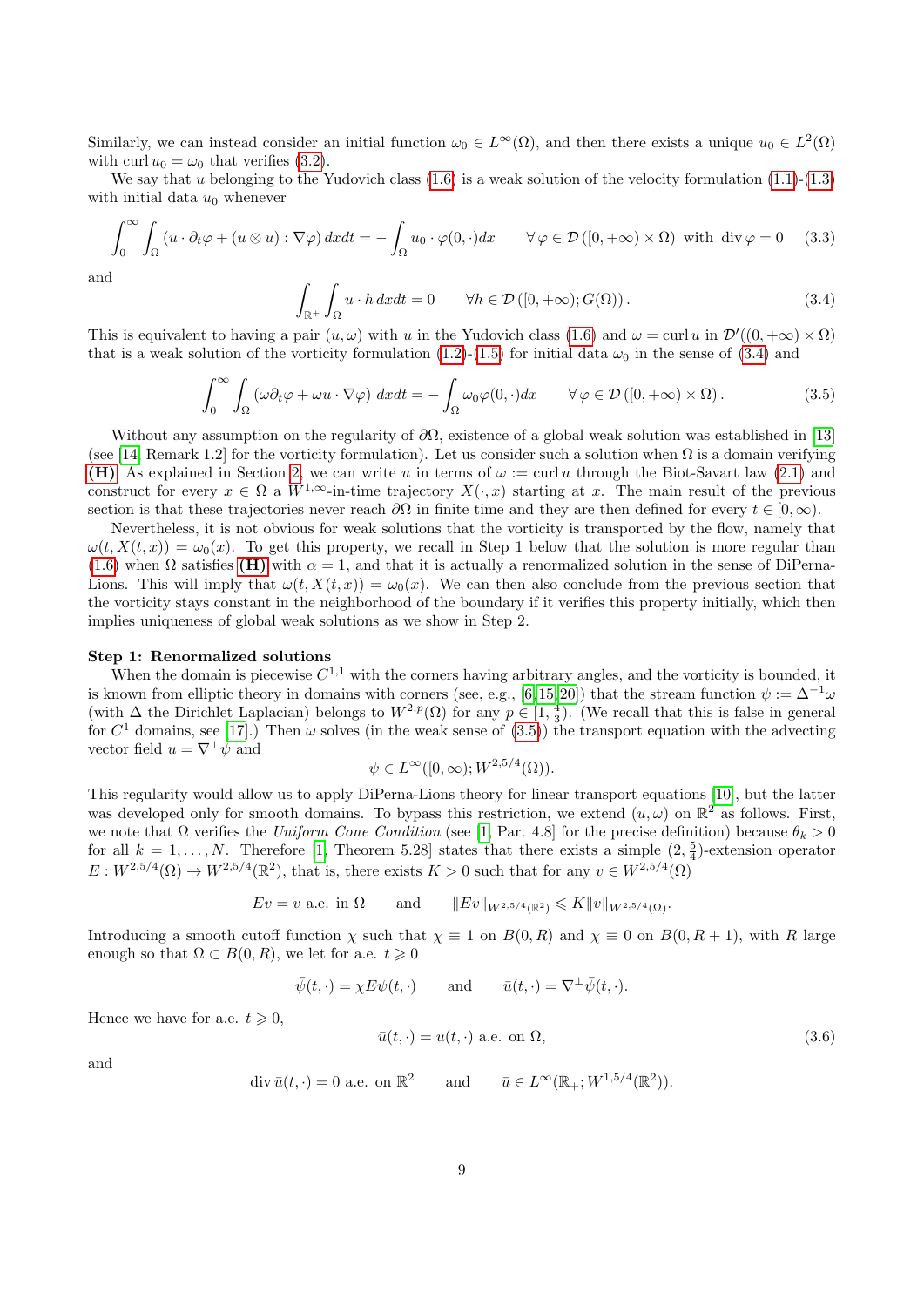We next let  $\bar{\omega}$  be the extension of  $\omega$  by zero outside  $\Omega$  and we note that  $\bar{\omega}$  is a weak solution (see [\(3.5\)](#page-8-1), with  $\mathbb{R}^2$  in place of  $\Omega$ ) of the transport equation

$$
\partial_t \bar{\omega} + \bar{u} \cdot \nabla \bar{\omega} = 0
$$
 and  $\bar{\omega}(0, \cdot) = \overline{\omega_0}$ .

To prove this, one only needs to consider test functions in [\(3.5\)](#page-8-1) whose the support intersects  $[0, \infty) \times \partial\Omega$ . This was done in [\[23,](#page-15-12) Lemma 4.3] for angles less than or equal to  $\frac{\pi}{2}$  using log-Lipschitz regularity of u close to acute corners, and in [\[21,](#page-15-14) Proposition 2.5] for angles in  $(\frac{\pi}{2}, 2\pi]$  using tangency properties hidden in the explicit form of the Biot-Savart law [\(2.1\)](#page-4-0) (see [\[21,](#page-15-14) Lemma 2.6]). By using appropriate cutoff functions supported near the corners, one can use these two results to obtain the desired claim about  $\bar{\omega}$ .

Therefore, the results of DiPerna and Lions [\[10\]](#page-15-18) on linear transport equations ensure that  $\bar{\omega}$  is the unique weak solution in  $L^{\infty}([0,\infty), L^{5}(\mathbb{R}^{2}))$  to the linear transport equation with velocity field  $\bar{u}$ . For a precise statement, we refer to [\[10,](#page-15-18) Theorem II.2]; we also refer to, e.g., [\[3,](#page-14-3) Section 4] for more recent developments in the theory.

Next, Theorem [1.1\(](#page-3-2)i) shows that  $X(t, \Omega) \subseteq \Omega$  for all  $t \geq 0$ . Using this and [\(3.6\)](#page-8-2), one can readily prove that  $\tilde{\omega}(t) := X(t, \cdot)_{\#} \bar{\omega}_0$  is an  $L^{\infty}([0, \infty), L^5(\mathbb{R}^2))$  (recall that  $\omega_0$  is bounded) solution to the same transport equation but with velocity field  $\bar{u}$  (see e.g. the proof of Proposition 2.1 in [\[3\]](#page-14-3)). As  $\bar{\omega}_0 \equiv 0$  in  $\Omega^c$ , we can consider any extension of X on  $\mathbb{R}^2$ , for instance the flow map associated to  $\bar{u}$ . Due to uniqueness, we can now conclude that  $\bar{\omega}(t) = \tilde{\omega}(t)$  for a.e.  $t \geq 0$ , which in particular yields

$$
\omega(t) = X(t, \cdot)_{\#}\omega_0, \quad \text{for a.e. } t \geq 0
$$

in the sense that for a.e.  $t \geq 0$  we have  $\int_{\Omega} \omega(t, x) \varphi(x) dx = \int_{\Omega} \omega_0(x) \varphi(X(t, x)) dx$  for all  $\varphi \in C_c(\Omega)$ .

After redefining  $\omega$  on a set of measure zero, this becomes  $\omega(t,x) = \omega_0(X^{-1}(t,x))$ . Uniform boundedness of u on any compact subset of  $\Omega$ , which follows from boundedness of  $\omega$ , now yields  $\omega \in C([0,\infty); L^1(\Omega))$ . It is then not hard to show, using the Biot-Savart law, that u is continuous on  $[0, \infty) \times \Omega$ , which also means that [\(1.7\)](#page-2-2) holds for all  $(t, x) \in [0, \infty) \times \Omega$ . We therefore proved Theorem [1.1\(](#page-3-2)ii).

### Step 2: Uniqueness if the vorticity is constant in the neighborhood of the singular part of  $\partial\Omega$ .

We prove here a stronger result than Theorem [1.1\(](#page-3-2)iii). Namely, that appropriate solutions to the 2D Euler equations in the sense of Theorem [1.1\(](#page-3-2)ii) are unique on more general domains  $\Omega$ , as long as the vorticity is constant in a neighborhood of the part of  $\partial\Omega$  where  $\partial\Omega \notin C^{2,\tilde{\alpha}}$ . Let  $\tilde{\alpha} > 0$  be arbitrary and denote by

$$
\Gamma_{\tilde{\alpha}} := \{ x \in \partial \Omega : \partial \Omega \cap B(x, \varepsilon) \notin C^{2, \tilde{\alpha}} \text{ for all } \varepsilon > 0 \}
$$

the singular part of  $\partial\Omega$ . In particular, all corners of  $\Omega$  belong to this set.

<span id="page-9-0"></span>**Proposition 3.2.** Let  $\Omega \subseteq \mathbb{R}^2$  be an open bounded simply connected domain and let u be a global weak solution to the Euler equations on  $\Omega$  from the Yudovich class [\(1.6\)](#page-2-0) such that  $\omega(t, \cdot) = \omega(0, X^{-1}(t, \cdot))$  for all  $t > 0$ . If there is  $a \in \mathbb{R}$  such that  $\text{supp}(\omega(0, \cdot) - a) \cap \Gamma_{\tilde{\alpha}} = \emptyset$  (for some  $\tilde{\alpha} > 0$ ), then u is the unique such solution with *initial value*  $\omega(0, \cdot)$  *until the first time t such that*  $\text{supp}(\omega(t, \cdot) - a) \cap \Gamma_{\tilde{\alpha}} \neq \emptyset$ .

Theorem [1.1\(](#page-3-2)iii) will then follow from this and from Theorem 1.1(i,ii), because Theorem 1.1(i) shows that the (closed) support of  $\omega - a$  can never reach  $\partial \Omega$ . We prove Proposition [3.2](#page-9-0) by adapting the uniqueness proof of Marchioro and Pulvirenti [\[26\]](#page-16-5) to non-smooth domains.

*Proof of Proposition [3.2.](#page-9-0)* Let  $\omega_0 := \omega(0, \cdot)$  and assume without loss that  $\|\omega_0\|_{L^\infty} \leq 1$ . Let  $T > 0$  be any time by which the support of  $\omega - a$  did not reach  $\Gamma_{\tilde{\alpha}}$ . Let  $\Omega_0 \subseteq \Omega$  be an open set such that  $|\partial \Omega_0| = 0$  and  $\omega_0 \equiv a$ on  $\Omega \setminus \Omega_0$ , as well as  $\bigcup_{t \in [0,T]} X(t, \Omega_0)$  (which is compact) contains no point from  $\Gamma_{\tilde{\alpha}}$ . Let  $C_T > 0$  and an open set  $\Omega_T \subseteq \Omega$  containing  $\Omega \cap \bigcup_{t \in [0,T]} X(t, \Omega_0)$  be such that with  $d_T(\cdot, \cdot)$  the distance function in  $\Omega_T$  we have  $d_T(x, y) \leqslant C_T |x - y|$  whenever  $x, y \in \Omega_T$  and  $|x - y| \leqslant C_T^{-1}$ , as well as

$$
|D_x^j G_{\Omega}(x,y)| \leqslant \frac{C_T}{|x-y|^j} \qquad \text{for } j = 1, 2
$$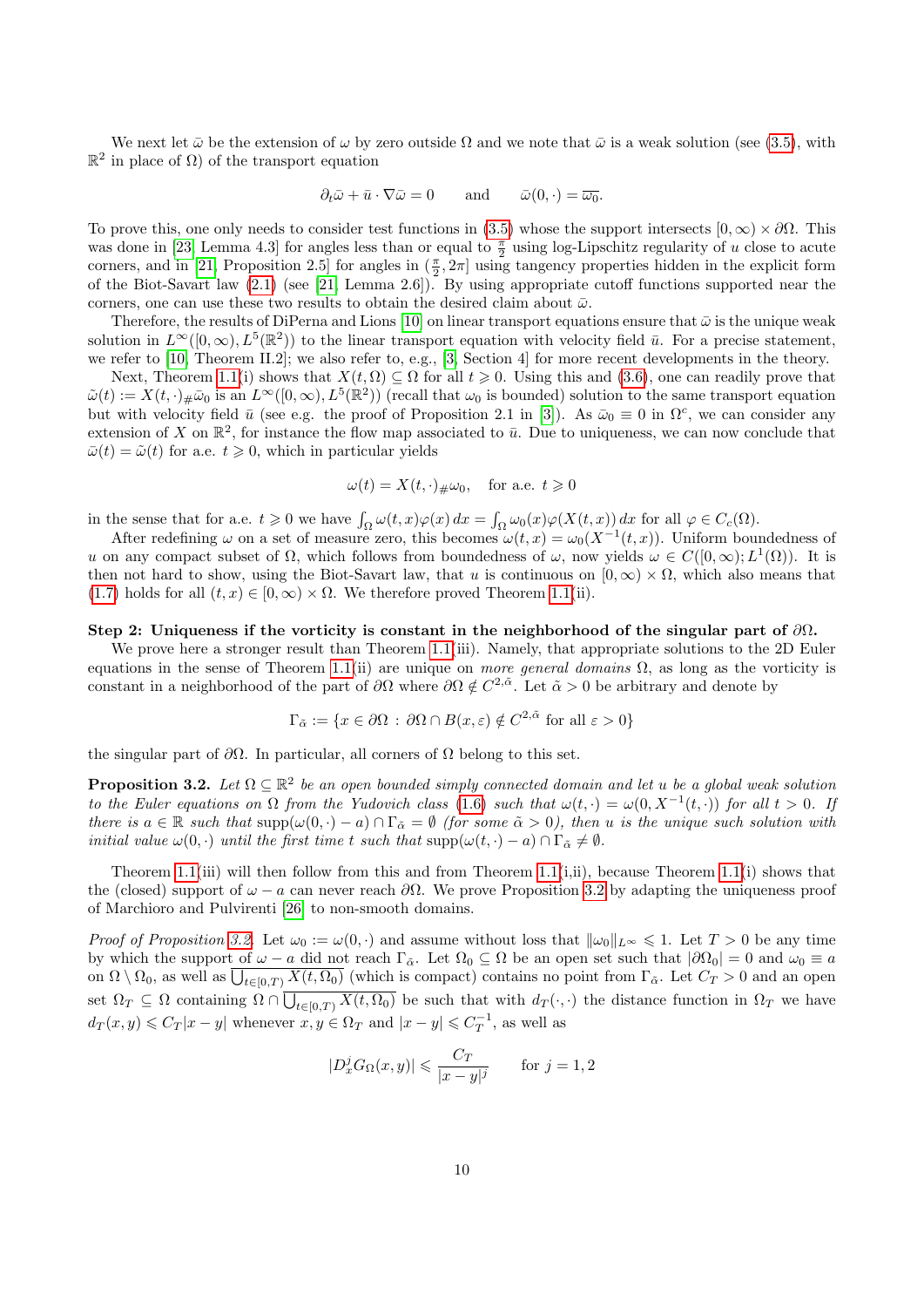for each  $(x, y) \in \Omega_T \times \Omega$ . Here  $G_{\Omega}$  is the Dirichlet Green's function for  $\Omega$  and existence of  $\Omega_T$  follows from the definition of  $\Omega_0$  and the relation  $G_\Omega(x, y) = G_D(\mathcal{T}(x), \mathcal{T}(y))$ . Indeed, the Kellogg-Warschawski Theorem shows that T is  $C^2$  away from  $\Gamma_{\tilde{\alpha}}$ , so the above bounds on  $G_{\Omega}$  for x away from  $\Gamma_{\tilde{\alpha}}$  follow from the same bounds on the explicitly given function  $G_D$ .

Let Y be the flow map of another solution  $w(t, \cdot) = \omega(0, Y^{-1}(t, \cdot))$  as above, and let

$$
\eta(t) := |\Omega_0|^{-1} \int_{\Omega_0} |X(t, x) - Y(t, x)| dx.
$$

Let  $T' \leq T$  be the latest time such that  $\Omega \cap \overline{\bigcup_{t \in [0,T'')} Y(t,\Omega_0)} \subseteq \Omega_T$  for any  $T'' \in [0,T')$ . Let  $K_{\Omega} := \nabla_x^{\perp} G_{\Omega}$ , so that the Biot-Savart laws [\(2.1\)](#page-4-0) for  $\omega$  and w read

$$
u(t,x) := \int_{\Omega} K_{\Omega}(x,y)\omega(t,y)dy \quad \text{and} \quad v(t,x) := \int_{\Omega} K_{\Omega}(x,y)w(t,y)dy.
$$

Let

$$
\phi(r) := \begin{cases} r(1 - \ln r) & r \in (0, 1), \\ 1 & r \geqslant 1. \end{cases}
$$

A standard argument using the above bounds on  $G_{\Omega}$  (see Appendix 2.3 in [\[26\]](#page-16-5)) shows that

$$
\max \left\{ \int_{\Omega} |K_{\Omega}(x, y) - K_{\Omega}(x', y)| dy, \int_{\Omega} |K_{\Omega}(y, x) - K_{\Omega}(y, x')| dy \right\} \leqslant C\phi(|x - x'|)
$$

for all  $x, x' \in \Omega_T$  and some C depending only on  $C_T$ ,  $\Omega_T$ , and  $\Omega$ . This then also implies

$$
|u(t, x) - u(t, x')| \leq C\phi(|x - x'|)
$$
\n(3.7)

for any  $t < T'$  and  $x, x' \in \Omega_T$  (recall that  $\|\omega\|_{L^\infty} \leq 1$ ). We have  $|\Omega_0|^{-1} \int_{\Omega_0} \phi(f(x)) dx \leq \phi(|\Omega_0|^{-1} \int_{\Omega_0} f(x) dx)$ for any f, due to concavity of  $\phi$  and Jensen's inequality. Hence for any  $t < T'$  we have

$$
\eta(t) \leqslant |\Omega_0|^{-1} \int_{\Omega_0} \int_0^t |u(s, X(s, x)) - u(s, Y(s, x))| ds dx + |\Omega_0|^{-1} \int_{\Omega_0} \int_0^t |u(s, Y(s, x)) - v(s, Y(s, x))| ds dx,
$$
  
\n
$$
\leqslant C \int_0^t \phi(\eta(s)) ds + |\Omega_0|^{-1} \int_0^t \int_{\Omega_0} \left| \int_{\Omega} K_{\Omega}(Y(s, x), y) \omega(s, y) dy - \int_{\Omega} K_{\Omega}(Y(s, x), y) w(s, y) dy \right| dx ds
$$
  
\n
$$
= C \int_0^t \phi(\eta(s)) ds + |\Omega_0|^{-1} \int_0^t \int_{\Omega_0} \left| \int_{\Omega} \left[ K_{\Omega}(Y(s, x), X(s, y)) - K_{\Omega}(Y(s, x), Y(s, y)) \right] \omega_0(y) dy \right| dx ds,
$$

where at the end we used the measure-preserving changes of variables  $y \mapsto X(s, y)$  and  $y \mapsto Y(s, y)$ .

Since  $\omega_0 \equiv a$  on  $\Omega \setminus \Omega_0$ , we get

$$
\int_{\Omega \setminus \Omega_0} K_{\Omega}(z, X(s, y)) \omega_0(y) dy = a \int_{\Omega} K_{\Omega}(z, X(s, y)) dy - a \int_{\Omega_0} K_{\Omega}(z, X(s, y)) dy
$$

$$
= a \int_{\Omega} K_{\Omega}(z, y) dy - a \int_{\Omega_0} K_{\Omega}(z, X(s, y)) dy
$$

for any  $z \in \Omega$ . Similarly

$$
\int_{\Omega\setminus\Omega_0} K_{\Omega}(z, Y(s, y))\omega_0(y)dy = a \int_{\Omega} K_{\Omega}(z, y)dy - a \int_{\Omega_0} K_{\Omega}(z, Y(s, y))dy,
$$

so this,  $|a| \leq ||\omega_0||_{L^{\infty}} \leq 1$ , and the measure-preserving change of variables  $Y(s, x) \mapsto x$  yield

$$
\eta(t) \leq C \int_0^t \phi(\eta(s))ds + 2|\Omega_0|^{-1} \int_0^t \int_{\Omega_0} \int_{\Omega_0} |K_{\Omega}(Y(s,x), X(s,y)) - K_{\Omega}(Y(s,x), Y(s,y))| dy dx ds
$$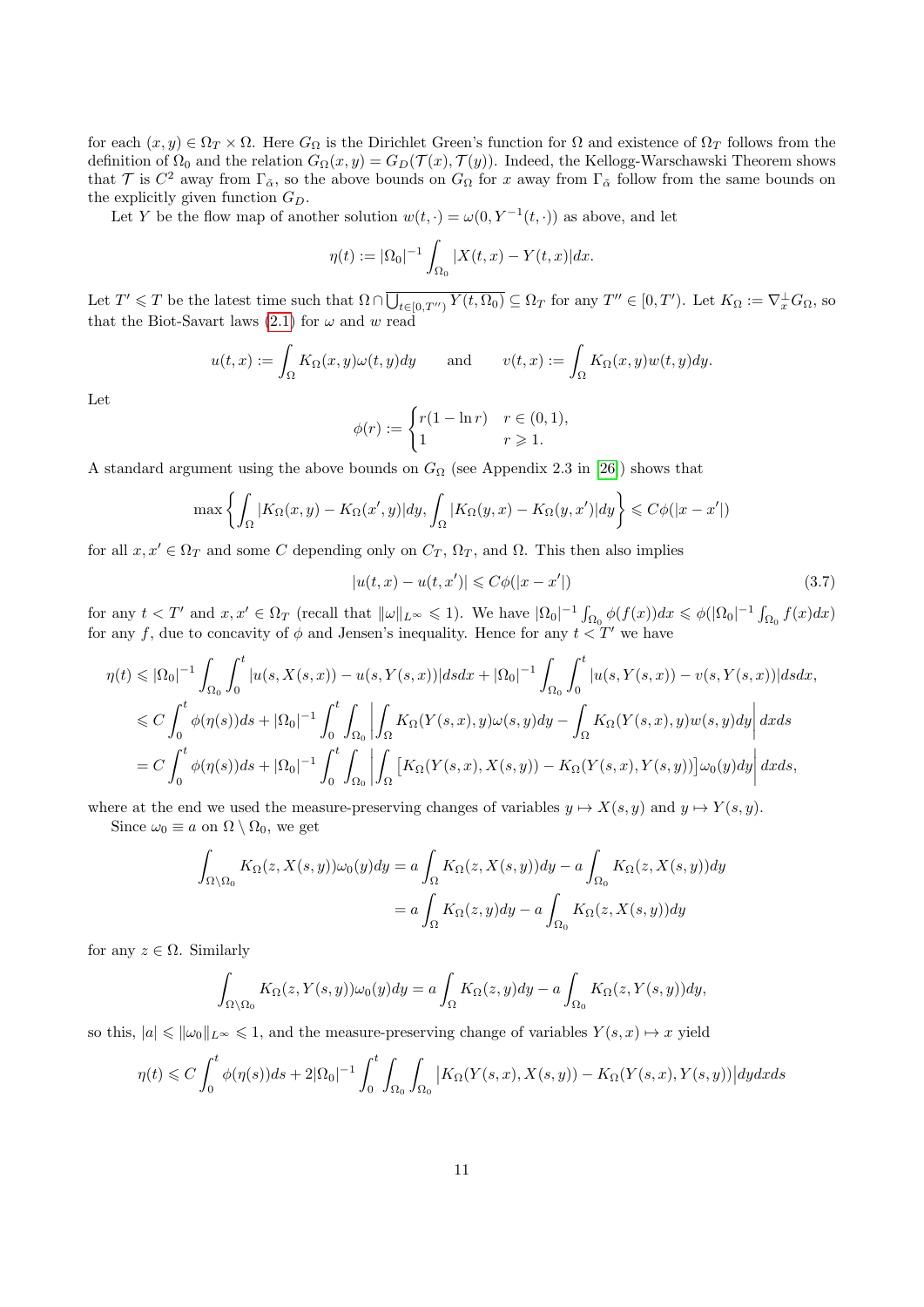$$
\leq C \int_0^t \phi(\eta(s))ds + 2|\Omega_0|^{-1} \int_0^t \int_{\Omega_0} \int_{\Omega} |K_{\Omega}(x, X(s, y)) - K_{\Omega}(x, Y(s, y))| dx dy ds
$$
  
\n
$$
\leq C \int_0^t \phi(\eta(s))ds + 2C|\Omega_0|^{-1} \int_0^t \int_{\Omega_0} \phi(|X(s, y) - Y(s, y)|) dy ds
$$
  
\n
$$
\leq 3C \int_0^t \phi(\eta(s))ds
$$

for any  $t < T'$ . Since  $\eta(0) = 0$ , it follows that  $\eta \equiv 0$  on  $[0, T')$ . So  $X(t, \cdot)|_{\Omega_0} = Y(t, \cdot)|_{\Omega_0}$  for all  $t \in [0, T')$ , which means that  $\omega \equiv w$  on  $[0, T') \times \Omega$ . Therefore also  $T' = T$ , by the definition of T', finishing the proof.  $\Box$ 

### <span id="page-11-0"></span>4 Reaching the boundary in finite time at concave corners

We now prove Theorem [1.2.](#page-3-0) Our domain  $\Omega$  will be any domain satisfying the hypotheses which is also symmetric across the  $x_1$  axis and its intersection with D is the set of all  $z \in D\setminus\{0\}$  with  $\arg(z) \in \left(-\frac{\theta}{2}, \frac{\theta}{2}\right)$  (while in the case  $\theta = 2\pi$  the domain has an inward cusp at the origin). We let  $\omega(0, \cdot) \neq 0$  be supported inside  $\Omega$ , odd in  $x_2$  and such that  $sgn(x_2)\omega(0, x) \leq 0$ . Steps 1 and 2 of Section [3.2](#page-7-0) (in particular, uniqueness) and the odd symmetry show that these properties continue to hold for  $\omega(t, \cdot)$  as long as supp  $\omega(t, \cdot) = X(t, \text{supp}\,\omega(0, \cdot))$  does not reach  $\partial\Omega$ . We let  $\Omega^+ := \overline{\Omega} \cap (\mathbb{R} \times (0, \infty)), \Omega^- := \overline{\Omega} \cap (\mathbb{R} \times (-\infty, 0)),$  and  $\Omega^0 := \overline{\Omega} \cap (\mathbb{R} \times \{0\})$ 

By the Riemann mapping theorem, there is a unique biholomorphism  $\mathcal{T} : \Omega \to D$  such that  $\mathcal{T}((\frac{1}{2},0)) = 0$ and  $\mathcal{T}'((\frac{1}{2},0)) \in (0,\infty)$ . It is easy to show that  $\widetilde{\mathcal{T}} := R \circ \mathcal{T} \circ R$ , with  $R(x_1,x_2) := (x_1, -x_2)$ , has the same properties, hence

$$
\mathcal{T} = R \circ \mathcal{T} \circ R.
$$

So we obtain  $G_{\Omega^{\pm}}(x, y) = G_{\Omega}(x, y) - G_{\Omega}(x, Ry)$  for  $x, y \in \Omega^{\pm}$ , with

$$
G_{\Omega}(x,y) = \frac{1}{2\pi} \ln \frac{|\mathcal{T}(x) - \mathcal{T}(y)|}{|\mathcal{T}(x) - \mathcal{T}(y)^*||\mathcal{T}(y)|}
$$

the Green's function on  $\Omega$ , where we recall that the Green's functions satisfy

$$
G_{\Omega^{\pm}}(x,y) = G_{\Omega^{\pm}}(y,x) \ \forall (x,y) \in (\Omega^{\pm})^2, \quad G_{\Omega^{\pm}}(x,y) = 0 \ \forall (x,y) \in \Omega^{\pm} \times \partial \Omega^{\pm}, \quad \Delta_x G_{\Omega^{\pm}}(\cdot,y) = \delta(\cdot-y) \ \forall y \in \Omega^{\pm}.
$$

As the Biot-Savart law [\(2.1\)](#page-4-0) can be written as

$$
u(t,x) = \int_{\Omega} \nabla_x^{\perp} G_{\Omega}(x,y) \omega(t,y) dy,
$$

it follows that if any solution on  $\Omega^{\pm}$  is extended onto  $\Omega$  via an odd-in- $x_2$  reflection (that is,  $\omega(t, Rx) = -\omega(t, x)$ and  $u(t, Rx) = Ru(t, x)$ , this extension will be a solution on  $\Omega$ . And conversely, the restriction to  $\Omega^{\pm}$  of any odd-in- $x_2$  solution on  $\Omega$  is also a solution on  $\Omega^{\pm}$ .

If  $\omega(0, \cdot)$  is as above and supp $\omega(0, \cdot) \subseteq \Omega^+ \cup \Omega^-$ , then Theorem [1.1](#page-3-2) shows that we have a unique global solution on  $\Omega^+$  with the initial vorticity being restricted to that set, and its trajectories starting inside  $\Omega^+$  never reach  $\partial\Omega^+$ . Its odd reflection on  $\Omega$  is then a global solution  $\omega$  on  $\Omega$  whose trajectories starting in  $\Omega^+\cup\Omega^-$  never reach  $\partial\Omega \cup \Omega^0$ . Hence the solution is unique, and  $\omega(t, \cdot)$  vanishes on a neighborhood of  $\partial\Omega \cup \Omega^0$  for each  $t \geq 0$ . We will show below that, nevertheless, the trajectory  $X(t, x)$  for any  $x \in \Omega^0$  does reach the origin (and hence  $\partial$ Ω) in finite time.

If  $\Gamma := \text{supp }\omega(0, \cdot) \cap \Omega^0 \neq \emptyset$ , the solution remains unique as long as no trajectory starting at some  $x \in \Gamma$ reaches the origin. This is because the restriction of the solution to  $\Omega^{\pm}$  is a solution on that set, and hence trajectories starting in  $\Omega^{\pm}$  cannot reach  $\partial\Omega^{\pm}$  in finite time by Theorem [1.1](#page-3-2) (while trajectories starting in  $\Omega^0 \setminus \Gamma$ do not pose a problem). We will show below that  $X(t, \Gamma)$  does reach the origin in some (first) time  $t_0 > 0$ , and does not reach the other end of  $\Omega^0$  before time  $t_0$  because our choice of  $\omega(0, \cdot)$  ensures that  $u_2(t, x) = 0$  and  $u_1(t,x) < 0$  for each  $(t,x) \in [0,t_0) \times \Omega^0$  (see below). Therefore the solution remains unique up to time  $t_0$  and  $0 \in \text{supp}\,\omega(t_0,\cdot) \cap \partial\Omega.$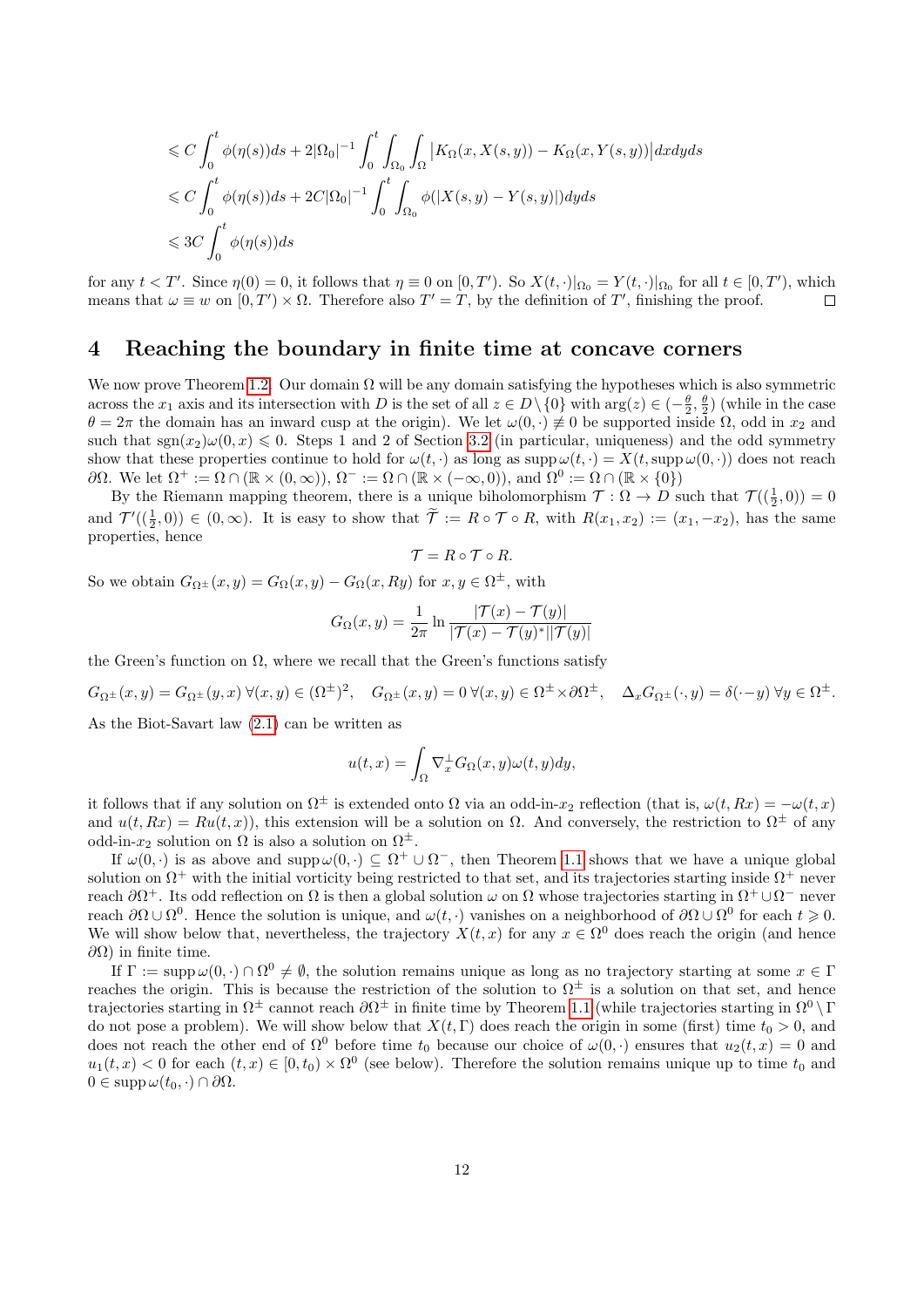The claims in the last two paragraphs (and hence Theorem [1.2\)](#page-3-0) will be proved once we show existence of  $\nu < 1$  such that for each  $\beta < 1$  there is  $C_{\beta} > 0$  such that

<span id="page-12-1"></span>
$$
u_1(t,x) \leqslant -C_{\beta} x_1^{\nu} \tag{4.1}
$$

for all  $(t, x) \in [0, t_0) \times \beta \Omega^0$ , with  $t_0$  the first time such that  $0 \in X(t_0, \Gamma)$ . Because of the symmetry of  $\omega$ , it is sufficient to show this for the solution on  $\Omega^+$ , which satisfies  $\omega \leq 0$  and is a restriction to  $\Omega^+$  of the solution from Ω.

Remark. As  $\theta > \pi$ , the velocity u is in general unbounded close to the corner. Nevertheless, for odd-in-x<sub>2</sub> vorticities, u is given by the Biot-Savart law on  $\Omega^+$ , where the corner has angle  $\frac{\theta}{2} \leq \pi$ . So the symmetry cancels the most singular term in the Biot-Savart law on  $\Omega$ , and u will be bounded and continuous on  $\overline{\Omega}$ . If  $\theta < 2\pi$ , this continuity and the tangency condition imply that u vanishes at the corner, so  $\theta > \pi$  (i.e.,  $\frac{\theta}{2} > \frac{\pi}{2}$ ) is necessary to have [\(4.1\)](#page-12-1) with  $\nu < 1$ .

Let us now show [\(4.1\)](#page-12-1). Let  $\mathcal{T} : \Omega^+ \to D$  be as before (but for  $\Omega^+$  and mapping  $(\frac{1}{2}, \frac{1}{2})$  to 0). Since

$$
\frac{|\zeta - z|^2}{|\zeta - z^*|^2 |z|^2} = 1 - \frac{(1 - |\zeta|^2)(1 - |z|^2)}{|\zeta - z^*|^2 |z|^2} \in [0, 1]
$$

for  $z \in D$  and  $\zeta \in D$ , we have  $G_D(\zeta, z) < 0$  when  $\zeta \in D$  and  $G_D(\zeta, z) = 0$  when  $\zeta \in \partial D$  (recall that  $G_D(\zeta, z) = \frac{1}{2\pi} \ln \frac{|\zeta - z|}{|\zeta - z^*||z|}$ . Hence when  $x \in \partial \Omega^+$  (so that  $|\mathcal{T}(x)| = 1$ ), the integrand in [\(2.1\)](#page-4-0) is

$$
2\pi \nabla_{\zeta}^{\perp} G_D(\mathcal{T}(x), \mathcal{T}(y)) \omega(t, y) = 2\pi |\nabla_{\zeta} G_D(\mathcal{T}(x), \mathcal{T}(y))| \mathcal{T}(x)^{\perp} \omega(t, y).
$$

Moreover, from Step 1 in Section [3.2](#page-7-0) we know that the vorticity is transported by the flow X, so the  $L^{\infty}(\Omega^+)$ and  $L^1(\Omega^+)$  norms of  $\omega$  are conserved. So for  $\gamma \in (0,1)$  close enough to 1 and all  $t \geq 0$  we have

$$
\|\omega(t,\cdot)\|_{L^1(\mathcal{T}^{-1}(B(0,\gamma)))} \geq \frac{1}{2}\|\omega_0\|_{L^1(\Omega^+)}.
$$

This,  $\omega \leq 0$  on  $\Omega^+$ , and

$$
\inf_{(\zeta,z)\in\partial D\times\gamma D} |\nabla_{\zeta}G_D(\zeta,z)| = \inf_{(\zeta,z)\in\partial D\times\gamma D} \left|\frac{\zeta-z}{|\zeta-z|^2}-\frac{\zeta-z^*}{|\zeta-z^*|^2}\right|>0
$$

show that the integral in [\(2.1\)](#page-4-0) is a vector  $-g(t,x)\mathcal{T}(x)^\perp$  with

$$
\inf_{(t,x)\in[0,t_0)\times\partial\Omega^+}g(t,x)>0.
$$

It therefore suffices to analyze the time-independent term  $-D\mathcal{T}^T(x)\mathcal{T}(x)^\perp$  for  $x \in \Omega^0$ . Since  $D\mathcal{T}$  is of the form  $\begin{pmatrix} a & b \\ -b & a \end{pmatrix}$ , we have  $DT^TDT = (\det DT)I_2 = |\nabla |\mathcal{T}(x)||^2I_2$ , with the last equality due to  $x \in \partial \Omega^+$ . Hence

$$
-D\mathcal{T}^T(x)\mathcal{T}(x)^{\perp} = -D\mathcal{T}^T(x)|\nabla|\mathcal{T}(x)||^{-1}D\mathcal{T}(x)\tau_x = -\sqrt{\det D\mathcal{T}(x)}\tau_x,
$$

with  $\tau_x$  the counter-clockwise unit tangent to  $\partial \Omega^+$  at x. Proposition [2.1](#page-4-1) shows that for each  $\beta < 1$  there is with  $\tau_x$  the counter-clockwise unit tangent to  $\partial \Omega^+$  at x. Proposition 2.1 shows that for each  $\beta < 1$  there is  $C_\beta > 0$  such that  $\sqrt{\det D\mathcal{T}(x)} = \sqrt{a^2 + b^2} \ge \frac{1}{2} |D\mathcal{T}(x)| \ge C_\beta |x|^{2\pi/\theta - 1}$  for all  $x \in \beta \Omega^0$ , w  $\nu := \frac{2\pi}{\theta} - 1$ . The proof is finished.

## <span id="page-12-0"></span>A Proof of Lemma [3.1](#page-7-3)

Let  $\delta \in (0, \delta_0]$  be such that  $\mathcal{T}(B(x_k, \delta)) \subseteq B(\mathcal{T}(x_k), \delta)$  for all  $k = 1, \ldots, N$ , with  $\delta_0 > 0$  from Proposition [2.1.](#page-4-1) Such  $\delta$  exists because  $\max_k \theta_k < \pi$ .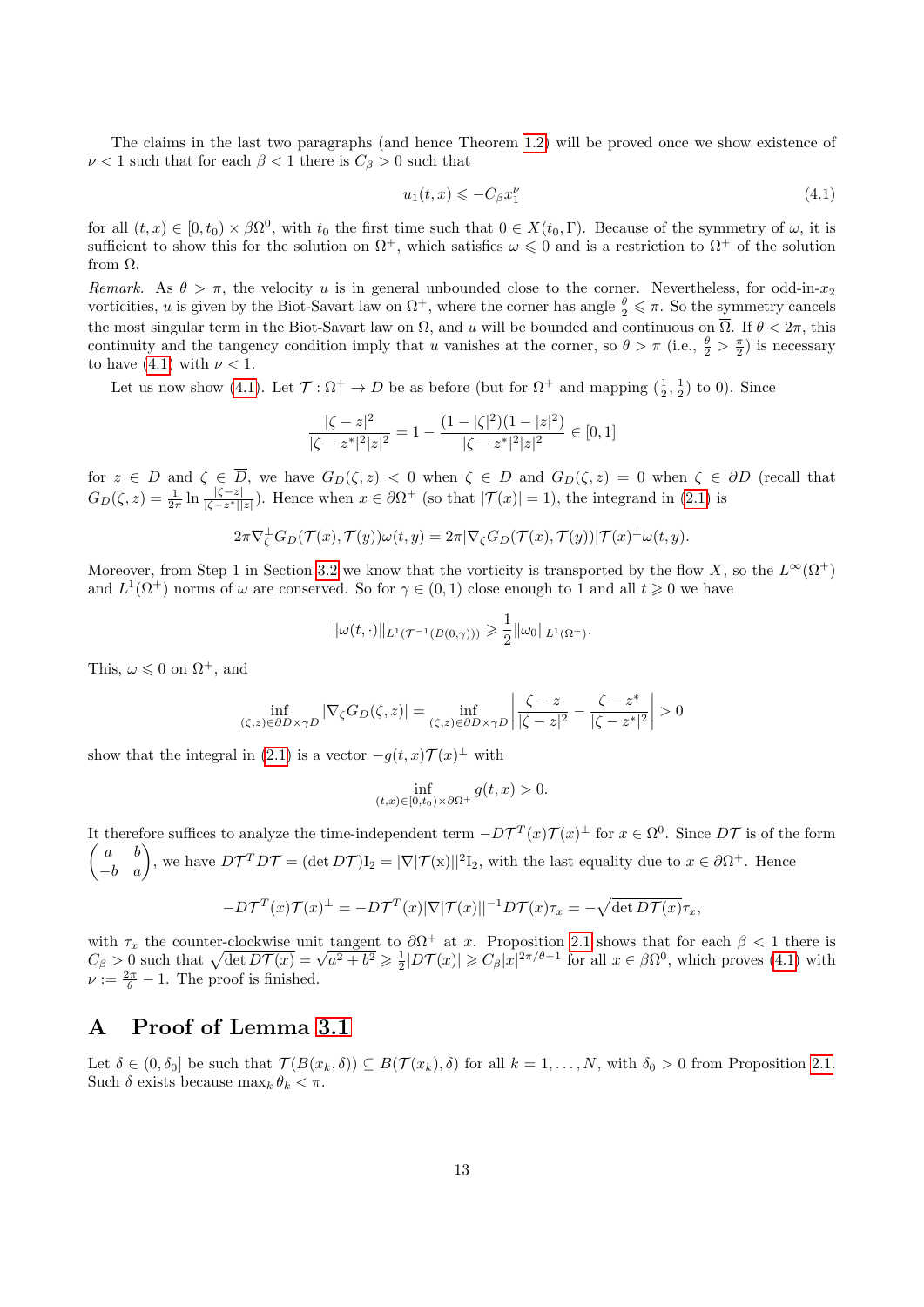Let us first assume that  $\xi$  is not near any  $\mathcal{T}(x_k)$  (with  $x_k$  the corners of  $\Omega$ ). Specifically, we assume that  $\mathcal{T}^{-1}(\xi) \in \Omega \setminus \bigcup_{k=1}^N B(x_k, \delta)$ . Then Proposition [2.1](#page-4-1) provides a uniform bound on the first determinant in [\(3.1\)](#page-7-4), as well as on the second determinant when  $z \in D \setminus \bigcup_{k=1}^N B(\mathcal{T}(x_k), \tilde{\delta})$ , where we pick  $\tilde{\delta} = \tilde{\delta}(\Omega, \delta) \in (0, \frac{1}{6})$  so that  $\mathcal{T}(\Omega \cap \bigcup_{k=1}^N B(x_k, \delta)) \supseteq D \cap \bigcup_{k=1}^N B(\mathcal{T}(x_k), 3\tilde{\delta})$  (the second bound will then depend on  $\tilde{\delta}$ ). We therefore only need to estimate the integrals

$$
\int_{D} \frac{(1-|z|)|\xi \cdot z^{\perp}|}{|\xi - z|^2 ||z|^2 \xi - z|^2} dz \quad \text{and} \quad \int_{D \cap \bigcup_{k=1}^{N} B(\mathcal{T}(x_k), \tilde{\delta})} \frac{(1-|z|)|\xi \cdot z^{\perp}|}{|\xi - z|^2 ||z|^2 \xi - z|^2} \det D\mathcal{T}^{-1}(z) dz.
$$

If  $z \in B(\mathcal{T}(x_k), \tilde{\delta})$ , then we have  $|\xi - z| > 2\tilde{\delta}$  because  $\xi \in D \setminus B(\mathcal{T}(x_k), 3\tilde{\delta})$ , and

$$
||z|^2\xi - z| \ge |z|^2 \Big(|\xi - \mathcal{T}(x_k)| - |\mathcal{T}(x_k) - \frac{z}{|z|^2}|\Big) \ge (1 - \tilde{\delta})^2 (3\tilde{\delta} - \frac{3}{2}\tilde{\delta}) > \tilde{\delta}
$$

because  $\tilde{\delta} < \frac{1}{6}$ . This and the  $D\mathcal{T}^{-1}$  bound from Proposition [2.1](#page-4-1) estimate the second integral above by a constant depending only on  $\Omega$  (through  $\delta$  and  $\tilde{\delta}$ , which depend only on  $\Omega$ ).

If  $\xi \in B(0, 1-\delta)$ , then  $||z|^2 \xi - z| \geq 1 - |z||\xi|| |z| \geq \delta |z|$ . Since  $|\xi \cdot z^{\perp}| \leq |\xi - z||z|$  and we only consider  $\xi \in D \setminus B(0, \frac{1}{2})$  in this lemma (so that  $\max\{|\xi - z|, |z|\} \geq \frac{1}{4}$ ), it follows that the first integral above is also uniformly bounded in all  $\xi \in B(0, 1 - \delta)$ . It therefore suffices to show that

<span id="page-13-0"></span>
$$
\int_{D} \frac{(1-|z|)|\xi \cdot z^{\perp}|}{|\xi - z|^2 ||z|^2 \xi - z|^2} dz \leq C \left| \ln(1 - |\xi|) \right| \tag{A.1}
$$

for  $\xi \in D \setminus B(0, 1 - \delta)$ . From rotational symmetry of this integral in  $\xi$  it follows that we only need to consider  $\xi \in D \cap B(-e_1, \delta)$ , with  $e_1 = (1, 0)$ , to finish the proof for  $\mathcal{T}^{-1}(\xi) \in \Omega \setminus \bigcup_{k=1}^N B(x_k, \delta)$ .

If instead  $\mathcal{T}^{-1}(\xi) \in B(x_k, \delta)$  for some k, then our choice of  $\delta$  shows that  $\xi \in B(\mathcal{T}(x_k), \delta)$ , and so Proposition [2.1](#page-4-1) and [\(2.4\)](#page-5-2) show that we only need to prove

$$
|\xi - \mathcal{T}(x_k)|^{2\frac{\pi - \theta_k}{\pi}} \int_D \frac{(1 - |z|) |\xi \cdot z^{\perp}|}{|\xi - z|^2 |z|^2 |\xi - z|^2} |z - \mathcal{T}(x_k)|^{2\frac{\theta_k - \pi}{\pi}} dz \leq C \left| \ln(1 - |\xi|) \right|.
$$

This is because the integral in [\(3.1\)](#page-7-4) over  $B(\mathcal{T}(x_i), \delta)$  for each  $j \neq k$  is obviously estimated above by a constant, using again min<sub>k</sub>  $\theta_k > 0$ . We can now assume without loss that  $\mathcal{T}(x_k) = -e_1$ . Thus we only need to show

<span id="page-13-1"></span>
$$
|\xi + e_1|^{2\frac{\pi-\theta}{\pi}} \int_D \frac{(1-|z|)|\xi \cdot z^\perp|}{|\xi - z|^2 ||z|^2 \xi - z|^2} |z + e_1|^{2\frac{\theta-\pi}{\pi}} dz \leq C \left| \ln(1-|\xi|) \right| \tag{A.2}
$$

for any  $\xi \in D \cap B(-e_1, \delta)$  and any fixed  $\theta \in (0, \pi]$  (so this includes also  $(A.1)$ ), where C may depend on  $\theta$ .

Let  $R_{\xi} := \frac{1}{4}(1 - |\xi|)$  and first consider the left-hand side of  $(A.2)$  with the integral only over  $z \in B(\xi, R_{\xi})$ . The substitution  $\eta := z - \xi$  yields

<span id="page-13-2"></span>
$$
|\xi + e_1|^{2\frac{\pi-\theta}{\pi}} \int_{B(0,R_{\xi})} \frac{(1-|\eta + \xi|)|\xi \cdot \eta^{\perp}|}{|\eta|^2 |(1-|\eta + \xi|^2)\xi + \eta|^2} |\eta + \xi + e_1|^{2\frac{\theta-\pi}{\pi}} d\eta. \tag{A.3}
$$

For  $\eta \in B(0, R_{\xi})$  we have  $|\eta| \leq \frac{1}{4}(1-|\xi|) \leq \frac{1}{4}|\xi + e_1|$ , hence  $|\xi + e_1| \leq |\eta + \xi + e_1| + |\eta|$  yields  $|\eta + \xi + e_1| \geq \frac{3}{4}|\xi + e_1|$ . Since also  $1 - |\eta + \xi| \in (3R_{\xi}, 5R_{\xi})$  and  $|\xi| \geq 1 - \delta \geq \frac{2}{3}$ , [\(A.3\)](#page-13-2) is no more than

$$
\int_{B(0,R_{\xi})} \frac{5R_{\xi}|\eta|}{|\eta|^{2}|2R_{\xi}-|\eta||^{2}} (4/3)^{2} d\eta \leq 10 \int_{B(0,R_{\xi})} \frac{1}{R_{\xi}|\eta|} d\eta = 20\pi.
$$

Hence we only need to prove [\(A.2\)](#page-13-1) with the integral over  $z \in D \setminus B(\xi, R_{\xi})$ .

For these z we employ the estimate

$$
||z|^2 \xi - z| = |z| \left| |z| \xi - \frac{z}{|z|} \right| \geq |z||\xi - z|,
$$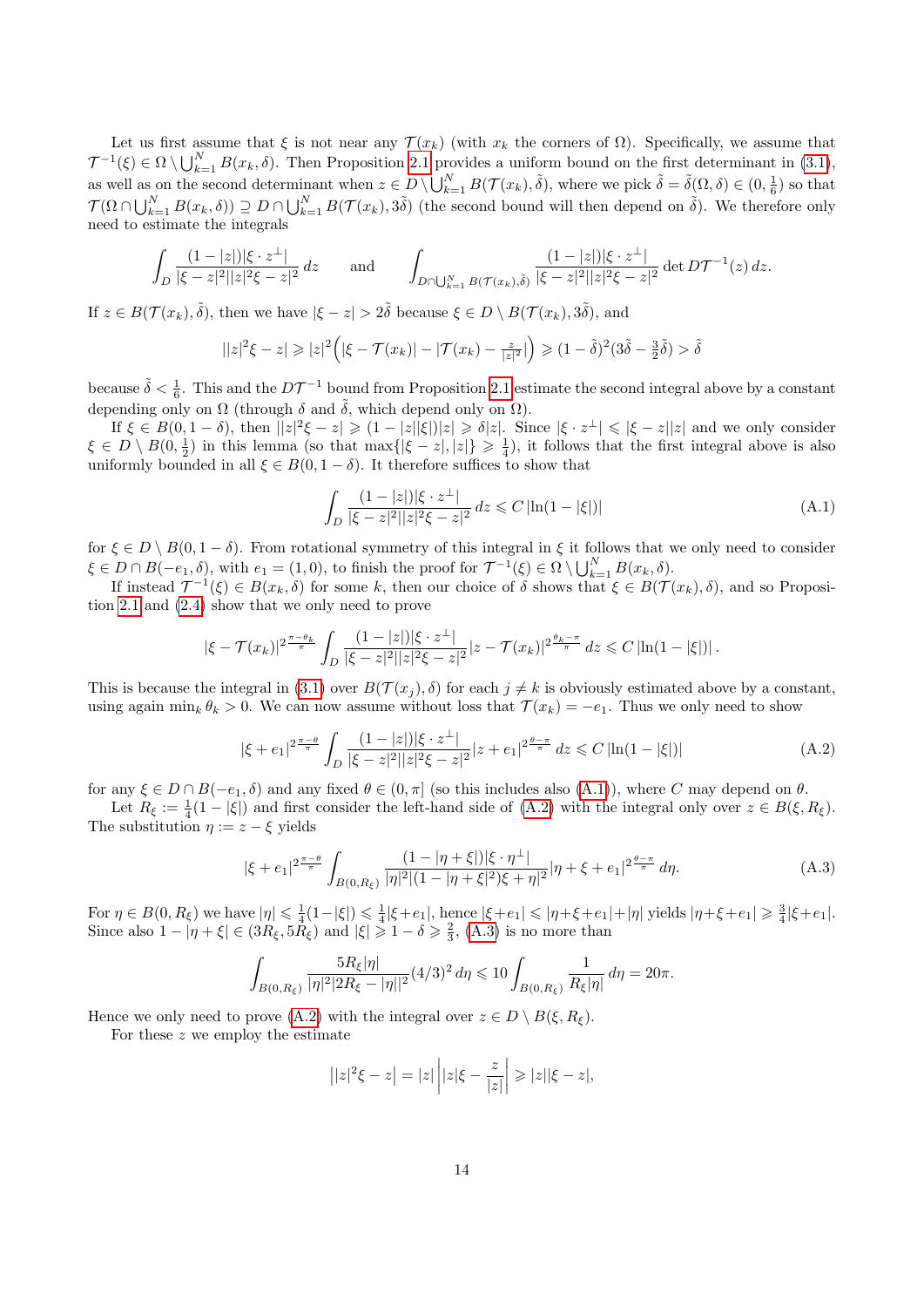where in the inequality we used that the points  $|z|\xi$  and  $\frac{z}{|z|}$  lie on the same radii of D as the points  $\xi$  and z, respectively, but  $||z|\xi| < |z|$  and  $|\frac{z}{|z|}| > |\xi|$  (hence the distance of the former pair is larger). After also using  $|\xi \cdot z^{\perp}| = |(\xi - z) \cdot z^{\perp}| \leq |\xi - z||z|$ , we are left with proving

$$
|\xi+e_1|^{2\frac{\pi-\theta}{\pi}}\int_{D\backslash B(\xi,R_\xi)}\frac{1-|z|}{|\xi-z|^3|z|}|z+e_1|^{2\frac{\theta-\pi}{\pi}}\,dz\leqslant C_\theta\left|\ln(1-|\xi|)\right|
$$

for all  $\xi \in D \cap B(-e_1, \delta)$  and  $\theta \in (0, \pi]$ . This is obviously true if we restrict the integral to  $z \in B(0, \frac{1}{2})$ , while on the rest of the domain the |z| in the denominator can be neglected. So after we also shift both  $\xi$  and z to the right by 1 (and let  $R'_\xi := \frac{1}{4}(1 - |\xi - e_1|)$ ), it suffices to prove

<span id="page-14-4"></span>
$$
|\xi|^{2\frac{\pi-\theta}{\pi}} \int_{B(e_1,1)\backslash B(\xi,R'_\xi)} \frac{1-|z-e_1|}{|\xi-z|^3} |z|^{2\frac{\theta-\pi}{\pi}} dz \leq C_\theta \left| \ln(1-|\xi-e_1|) \right| \tag{A.4}
$$

for all  $\xi \in B(e_1, 1) \cap B(0, \delta)$  and  $\theta \in (0, \pi]$ .

If we restrict the integral to  $z \in B(0, \frac{1}{2}|\xi|)$  and use  $|z| \geq 1 - |z - e_1|$ , the left-hand side will be no more than

$$
|\xi|^{2\frac{\pi-\theta}{\pi}}\int_{B(0,\frac{1}{2}|\xi|)}\frac{|z|}{|\xi|^{3}/8}|z|^{2\frac{\theta-\pi}{\pi}}\,dz\leqslant C.
$$

If we restrict the integral in [\(A.4\)](#page-14-4) to  $z \notin B(\xi, \frac{1}{2}|\xi|) \cup B(0, \frac{1}{2}|\xi|)$  and use also  $|\xi - z| \geq \frac{1}{3}|z|$ , the left-hand side will be no more than

$$
|\xi|^{2\frac{\pi-\theta}{\pi}}\int_{B(e_1,1)\setminus(B(\xi,\frac{1}{2}|\xi|)\cup B(0,\frac{1}{2}|\xi|))}\frac{|z|}{|z|^3/27}|z|^{2\frac{\theta-\pi}{\pi}}dz\leq \begin{cases}C(\pi-\theta)^{-1} & \theta\in(0,\pi),\\C\left|\ln|\xi|\right| & \theta=\pi.\end{cases}
$$

If we restrict the integral in [\(A.4\)](#page-14-4) to  $z \in B(\xi, \frac{1}{2}|\xi|)$  and use that

$$
1 - |z - e_1| \leq | \xi - z | + (1 - | \xi - e_1 | ) = | \xi - z | + 4R_{\xi}' \leq 5 | \xi - z |
$$

for  $z \in B(e_1, 1) \setminus B(\xi, R'_\xi)$ , the left-hand side will be no more than

$$
\int_{B(\xi,\frac{1}{2}|\xi|)\backslash B(\xi,R'_\xi)}\frac{5}{|\xi-z|^2}4\,dz\leqslant C\left|\ln R'_\xi\right|.
$$

Since  $4R'_\xi = 1 - |\xi - e_1| \leqslant |\xi| \leqslant \delta \leqslant \frac{1}{3}$ , we obtain  $(A.4)$  and the proof is finished.

## References

- <span id="page-14-2"></span>[1] R. A. Adams and J. J. F. Fournier. Sobolev spaces, volume 140 of Pure and Applied Mathematics (Amsterdam). Elsevier/Academic Press, Amsterdam, second edition, 2003.
- <span id="page-14-1"></span>[2] L. V. Ahlfors. Lectures on quasiconformal mappings. Manuscript prepared with the assistance of Clifford J. Earle, Jr. Van Nostrand Mathematical Studies, No. 10. D. Van Nostrand Co., Inc., Toronto, Ont.-New York-London, 1966.
- <span id="page-14-3"></span>[3] L. Ambrosio. Transport equation and Cauchy problem for non-smooth vector fields. In Calculus of variations and nonlinear partial differential equations, volume 1927 of Lecture Notes in Math., pages 1–41. Springer, Berlin, 2008.
- <span id="page-14-0"></span>[4] C. Bardos. Existence et unicité de la solution de l'équation d'Euler en dimension deux. J. Math. Anal. Appl., 40:769–790, 1972.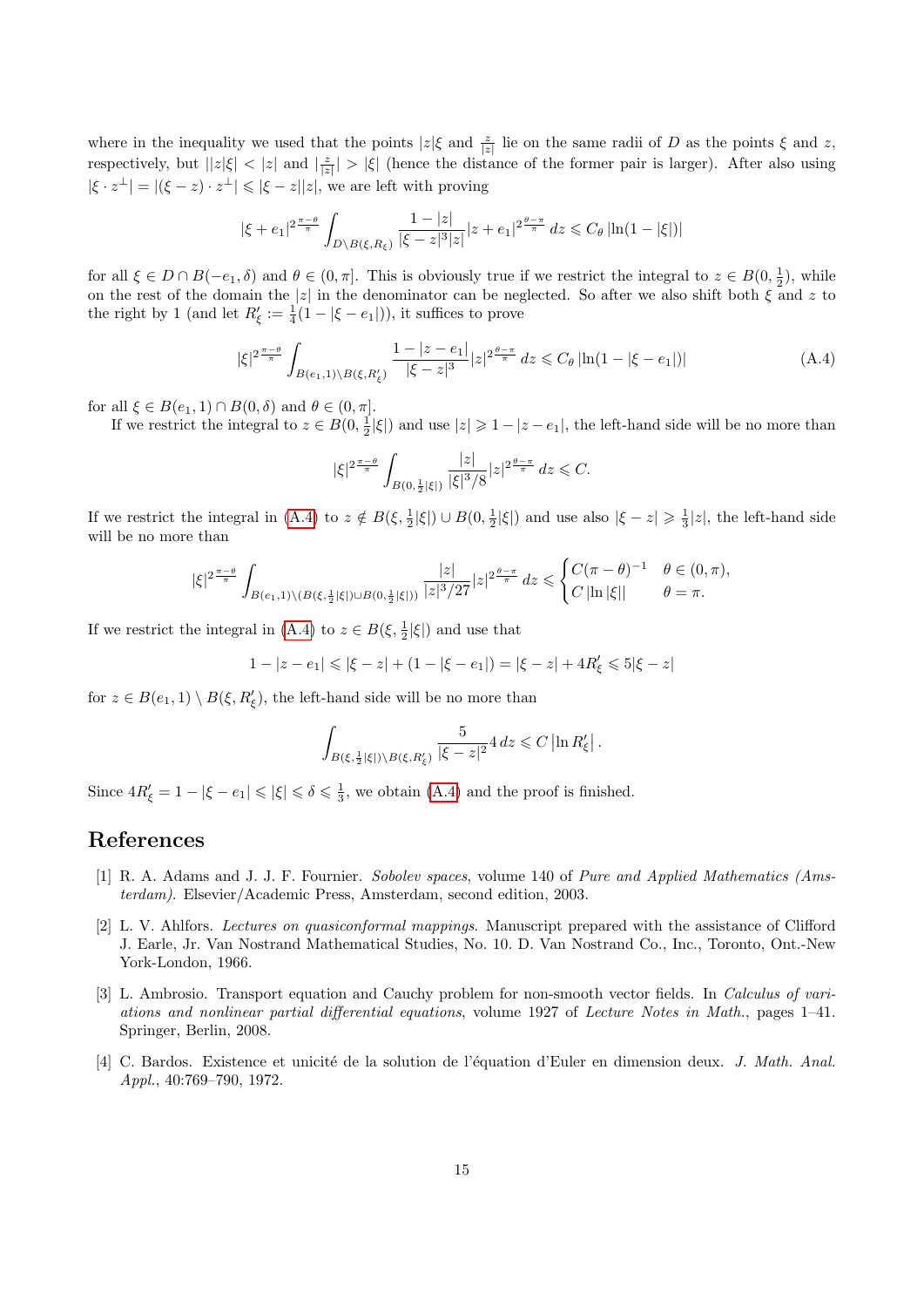- <span id="page-15-11"></span>[5] C. Bardos, F. Di Plinio, and R. Temam. The Euler equations in planar nonsmooth convex domains. J. Math. Anal. Appl., 407(1):69–89, 2013.
- <span id="page-15-8"></span>[6] M. Borsuk and V. Kondratiev. Elliptic boundary value problems of second order in piecewise smooth domains, volume 69 of North-Holland Mathematical Library. Elsevier Science B.V., Amsterdam, 2006.
- <span id="page-15-4"></span>[7] J.-Y. Chemin, B. Desjardins, I. Gallagher, and E. Grenier. Mathematical geophysics, volume 32 of Oxford Lecture Series in Mathematics and its Applications. The Clarendon Press, Oxford University Press, Oxford, 2006. An introduction to rotating fluids and the Navier-Stokes equations.
- <span id="page-15-2"></span>[8] J.-M. Delort. Existence de nappes de tourbillon en dimension deux. J. Amer. Math. Soc., 4(3):553–586, 1991.
- <span id="page-15-13"></span>[9] F. Di Plinio and R. Temam. Grisvard's Shift Theorem Near L<sup>∞</sup> and Yudovich Theory on Polygonal Domains. SIAM J. Math. Anal., 47(1):159–178, 2015.
- <span id="page-15-18"></span>[10] R. J. DiPerna and P.-L. Lions. Ordinary differential equations, transport theory and Sobolev spaces. Invent. Math., 98(3):511–547, 1989.
- <span id="page-15-1"></span>[11] R. J. DiPerna and A. J. Majda. Concentrations in regularizations for 2-D incompressible flow. Comm. Pure Appl. Math., 40(3):301–345, 1987.
- <span id="page-15-16"></span>[12] G. P. Galdi. An introduction to the mathematical theory of the Navier-Stokes equations. Springer Monographs in Mathematics. Springer, New York, second edition, 2011. Steady-state problems.
- <span id="page-15-5"></span>[13] D. Gérard-Varet and C. Lacave. The Two-Dimensional Euler Equations on Singular Domains. Arch. Ration. Mech. Anal., 209(1):131–170, 2013.
- <span id="page-15-6"></span>[14] D. Gérard-Varet and C. Lacave. The Two Dimensional Euler Equations on Singular Exterior Domains. Arch. Ration. Mech. Anal., 218(3):1609–1631, 2015.
- <span id="page-15-9"></span>[15] P. Grisvard. Elliptic problems in nonsmooth domains, volume 24 of Monographs and Studies in Mathematics. Pitman (Advanced Publishing Program), Boston, MA, 1985.
- <span id="page-15-17"></span>[16] B. Gustafsson and A. Vasil'ev. Conformal and potential analysis in Hele-Shaw cells. Advances in Mathematical Fluid Mechanics. Birkhäuser Verlag, Basel, 2006.
- <span id="page-15-3"></span>[17] D. Jerison and C. E. Kenig. The inhomogeneous Dirichlet problem in Lipschitz domains. J. Funct. Anal., 130(1):161–219, 1995.
- <span id="page-15-0"></span>[18] K. Kikuchi. Exterior problem for the two-dimensional Euler equation. J. Fac. Sci. Univ. Tokyo Sect. IA Math., 30(1):63–92, 1983.
- <span id="page-15-15"></span>[19] A. Kiselev and A. Zlatoš. Blow up for the 2D Euler equation on some bounded domains. J. Differential Equations, 259(7):3490–3494, 2015.
- <span id="page-15-10"></span>[20] V. A. Kozlov, V. G. Maz'ya, and J. Rossmann. Spectral problems associated with corner singularities of solutions to elliptic equations, volume 85 of *Mathematical Surveys and Monographs*. American Mathematical Society, Providence, RI, 2001.
- <span id="page-15-14"></span>[21] C. Lacave. Uniqueness for two-dimensional incompressible ideal flow on singular domains. SIAM J. Math. Anal., 47(2):1615–1664, 2015.
- <span id="page-15-7"></span>[22] C. Lacave and E. Miot. Uniqueness for the vortex-wave system when the vorticity is constant near the point vortex. SIAM J. Math. Anal., 41(3):1138–1163, 2009.
- <span id="page-15-12"></span>[23] C. Lacave, E. Miot, and C. Wang. Uniqueness for the two-dimensional Euler equations on domains with corners. Indiana Univ. Math. J., 63(6):1725–1756, 2014.